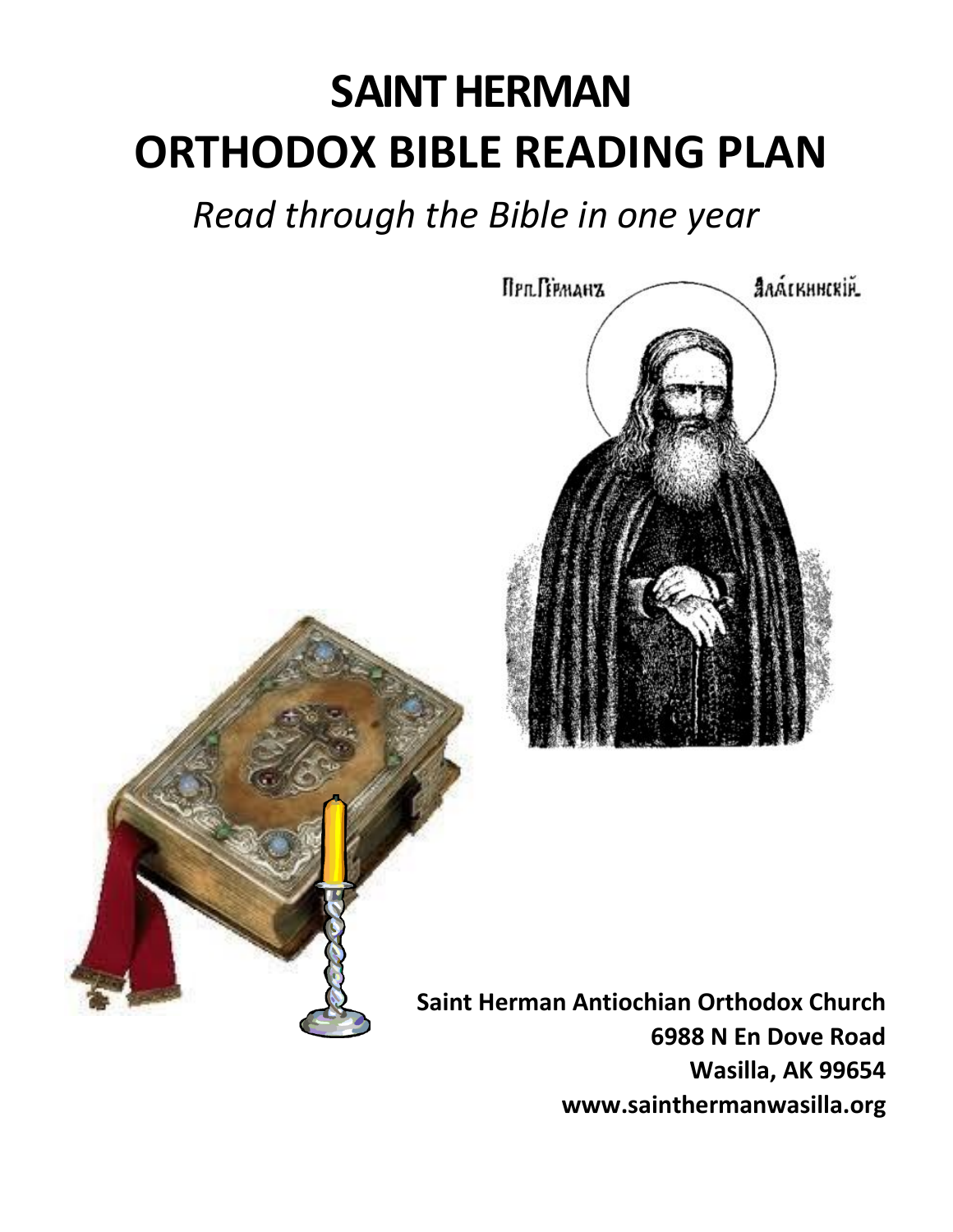#### **Daily Bible Reading Plan**

This Bible reading plan is a suggestion for engaging in a dialogue with the Word of God. The plan assumes the use of an Orthodox Study Bible or a text containing a translation of the Septuagint (LXX) for the Old Testament for both additional content and reference numbers which are different in some cases from a Hebrew-based translation. The plan has dates starting September 1 (the Church New Year) but could be started any time during the year. One should start their study of the Holy Scriptures as soon as possible, regardless of the date on the calendar.

There are five sections of text for each day comprising 5 to 8 chapters of reading and an average of 160 verses. In this approach the Old Testament (excluding Psalms and the Wisdom Literature) is read through once during the year. The Psalms, Wisdom Literature, and the Epistles are read through twice during the year. The Gospels are read through four times. Unlike some other reading plans that focus on reading the entire Bible once during the year, this plan has a daily focus on Psalms, Gospels, Epistles, and Wisdom Literature (expanded beyond just Proverbs) as well as an Old Testament reading.

The daily readings can be done in one sitting. However, it may be helpful for both concentration and "spiritual dialogue" to break up the readings during the day, or to focus on one or two sections of texts for the year. Consult with your Spiritual Father. One suggestion is as follows:

*Morning*: Morning Prayers and then read Psalm, Gospel, Epistle *Evening*: Read Old Testament and Wisdom Literature and then Evening Prayers.

"Your word is a lamp to my feet and a light to my paths." – Psalm 118:105

Jesus said, "The words that I speak to you are spirit, and they are life."  $-$  John 6:63

### **Α Ω**

Revised August 2019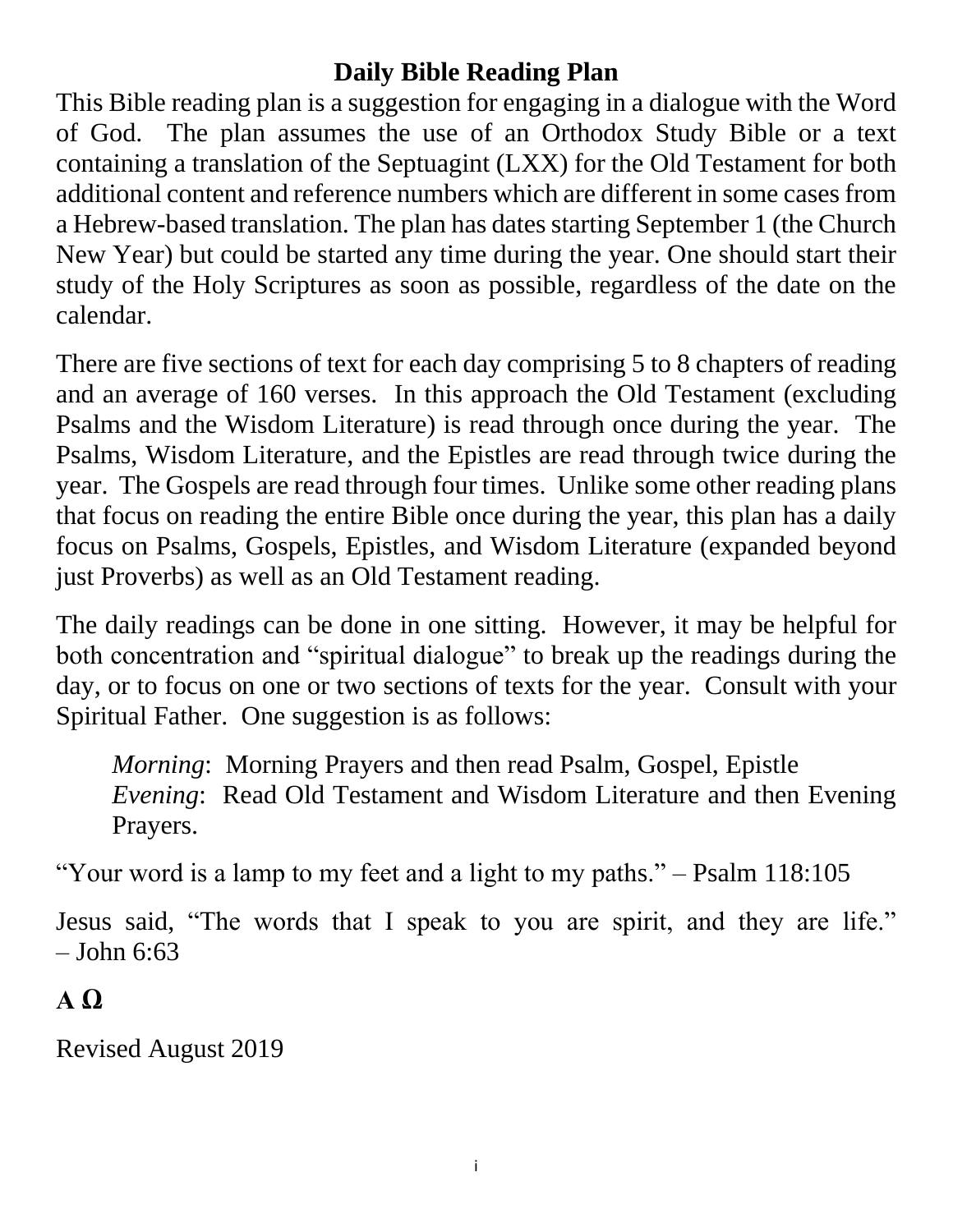| Kathisma       | Psalms (LXX) | <b>Stasis 1</b> | <b>Stasis 2</b> | <b>Stasis 3</b> |
|----------------|--------------|-----------------|-----------------|-----------------|
|                | $1-8$        | $1 - 3$         | $4 - 6$         | $7 - 8$         |
| $\overline{2}$ | $9-16$       | $9-10$          | $11 - 13$       | $14-16$         |
| 3              | 17-23        | 17              | 18-20           | $21 - 23$       |
| $\overline{4}$ | 24-31        | $24 - 26$       | 26-29           | $30 - 31$       |
| 5              | $32 - 36$    | $32 - 33$       | 34-35           | 36              |
| 6              | $37 - 45$    | $37 - 39$       | $40 - 42$       | $43 - 45$       |
| $\overline{7}$ | 46-54        | 46-48           | 49-50           | 51-54           |
| 8              | $55 - 63$    | 55-57           | 58-60           | $61-63$         |
| 9              | 64-69        | 64-66           | 67              | 68-69           |
| 10             | 70-76        | 70-71           | $72 - 73$       | 74-76           |
| 11             | 77-84        | 77              | 78-80           | 81-84           |
| 12             | 85-90        | 85-87           | 88              | 89-90           |
| 13             | 91-100       | 91-93           | 94-96           | 97-100          |
| 14             | 101-104      | 101-102         | 103             | 104             |
| 15             | 105-108      | 105             | 106             | 107-108         |
| 16             | 109-117      | 109-111         | 112-114         | 115-117         |
| 17             | 118          | 118:1-72        | 118:72-131      | 118:132-176     |
| 18             | 119-133      | 119-123         | 124-128         | 129-133         |
| 19             | 134-142      | 134-136         | 137-139         | 140-142         |
| 20             | 143-151      | 143-144         | 145-147         | 148-151         |

For those who choose or are directed to read the Psalms by section (Kathisma), the outline is as follows:

For those who choose or are directed to read the Psalter in its entirety each week, below is the Psalter Schedule by Kathisma for Ordinary Days as prescribed by the Church for Divine Services (the schedule for Great Lent is different):

| Day       | <b>Matins</b> | <b>Vespers</b> |
|-----------|---------------|----------------|
| Sunday    | 2, 3          |                |
| Monday    | 4,5           |                |
| Tuesday   | 7,8           | 9              |
| Wednesday | 10, 11        | 12             |
| Thursday  | 13, 14        | 15             |
| Friday    | 19, 20        | 18             |
| Saturday  | 16, 17        |                |

(Source: *The Psalter According to the Seventy*. Boston: Holy Transfiguration Monastery, 2008, p. 264)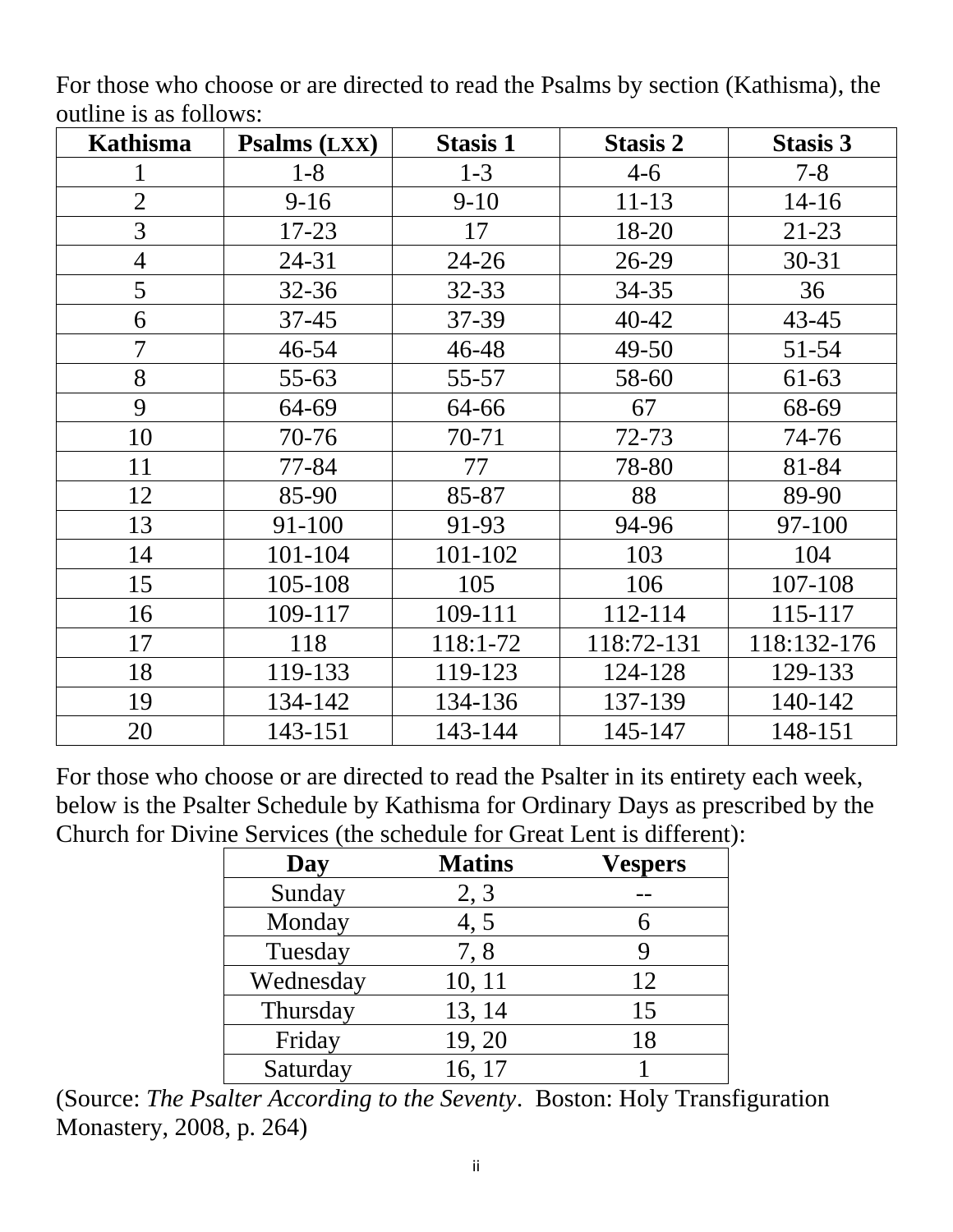#### **Prayer Before Reading Holy Scripture**

Illumine our hearts, O Master who lovest mankind, with the pure light of thy divine knowledge, and open the eyes of our mind to the understanding of thy gospel teachings; implant in us also the fear of thy blessed commandments, that trampling down all carnal desires, we may enter upon a spiritual manner of living, both thinking and doing such things as are well-pleasing unto thee.

For thou art the Illumination of our souls and bodies, O Christ our God, and unto thee we ascribe glory, together with thine unoriginated Father and thine all-holy and good and life-giving Spirit, now and ever and unto ages of ages. Amen.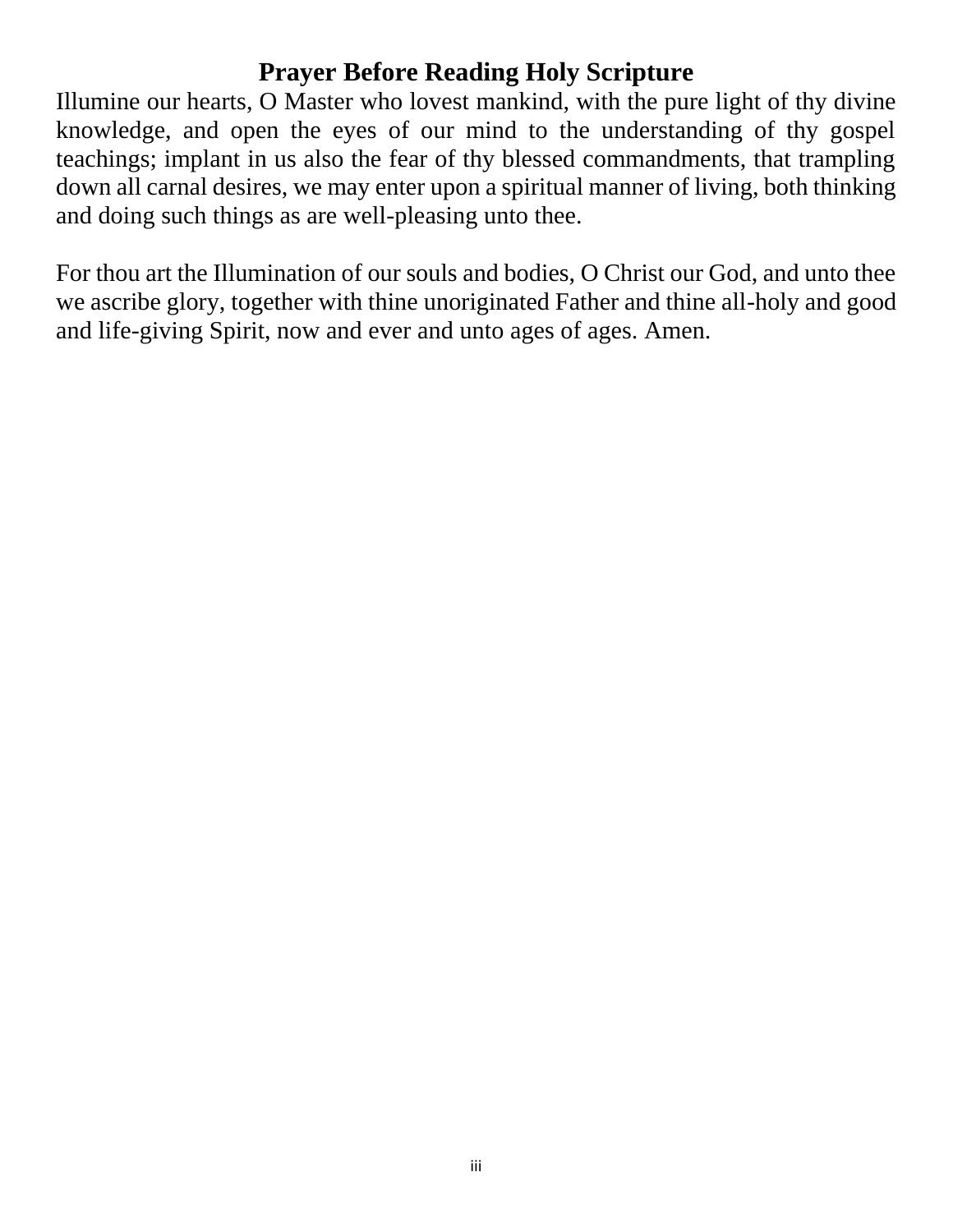| Date      | Day            | Old Test.      | <b>Psalms</b>   | Wisdom Lit.   | <b>Gospel</b>   | <b>New Test.</b> |
|-----------|----------------|----------------|-----------------|---------------|-----------------|------------------|
| $1-Sep$   | $\mathbf{1}$   | Gen 1, 2       | Ps <sub>1</sub> | Job 1         | Mt1             | Acts 1           |
| $2-Sep$   | $\overline{2}$ | Gen 3, 4       | Ps <sub>2</sub> | Job 2         | Mt $2, 3$       | Acts 2:1-21      |
| $3-Sep$   | $\overline{3}$ | Gen 5, 6       | Ps <sub>3</sub> | Job 3         | Mt4             | Acts 2:22-47     |
| $4-Sep$   | $\overline{4}$ | Gen 7, 8       | Ps <sub>4</sub> | Job 4         | $Mt$ 5          | Acts 3           |
| $5-Sep$   | 5              | Gen 9, 10      | Ps <sub>5</sub> | Job 5         | Mt 6            | Acts 4           |
| $6-Sep$   | 6              | Gen 11, 12     | Ps <sub>6</sub> | Job 6         | Mt 7            | Acts 5:1-16      |
| $7-Sep$   | $\overline{7}$ | Gen 13, 14     | Ps <sub>7</sub> | Job 7         | Mt 8            | Acts 5:17-42     |
| 8-Sep     | 8              | Gen 15, 16, 17 | Ps 8            | Job 8         | Mt 9            | Acts 6           |
| 9-Sep     | 9              | Gen 18         | $Ps 9:1-21$     | $Job 9:1-20$  | Mt 10           | Acts 7:1-29      |
| $10-Sep$  | 10             | Gen 19, 20     | Ps 9:22-39      | Job 9:21-35   | Mt 11           | Acts 7:30-60     |
| $11-Sep$  | 11             | Gen 21, 22     | Ps 10           | Job 10        | Mt 12           | Acts 8           |
| $12$ -Sep | 12             | Gen 23, 24     | Ps 11           | Job 11        | Mt 13:1-23      | Acts 9:1-25      |
| $13-Sep$  | 13             | Gen 25, 26     | Ps 12           | Job $12$      | Mt 13:24-58     | Acts 9:26-43     |
| $14-Sep$  | 14             | Gen 27, 28     | Ps 13           | Job 13        | Mt 14           | Acts 10:1-23     |
| $15-Sep$  | 15             | Gen 29, 30     | Ps 14           | Job 14        | $Mt$ 15         | Acts 10:24-48    |
| $16-Sep$  | 16             | Gen 31, 32     | Ps 15           | Job 15:1-16   | Mt 16           | Acts 11          |
| $17-Sep$  | 17             | Gen 33, 34, 35 | Ps 16           | Job 15:17-35  | Mt 17           | Acts 12          |
| $18-Sep$  | 18             | Gen 36, 37     | Ps 17:1-25      | Job $16$      | Mt 18           | Acts 13:1-25     |
| $19-Sep$  | 19             | Gen 38, 39     | Ps 17:26-51     | Job $17$      | Mt 19           | Acts 13:26-52    |
| 20-Sep    | 20             | Gen 40, 41     | Ps 18           | Job 18        | Mt 20           | Acts 14          |
| $21-Sep$  | 21             | Gen 42         | Ps 19           | <b>Job 19</b> | Mt 21           | Acts 15:1-21     |
| $22-Sep$  | 22             | Gen 43, 44     | Ps 20           | Job 20        | Mt 22           | Acts 15:22-41    |
| $23-Sep$  | 23             | Gen 45, 46     | $Ps 21:1-16$    | Job 21:1-16   | Mt 23           | Acts 16          |
| $24-Sep$  | 24             | Gen 47, 48     | Ps 21:17-32     | Job 21:17-34  | Mt 24           | Acts 17          |
| $25-Sep$  | 25             | Gen 49, 50     | Ps 22           | Job 22        | Mt 25           | Acts 18          |
| $26-Sep$  | 26             | Ex $1, 2$      | Ps 23           | Job 23        | Mt 26:1-35      | Acts 19:1-22     |
| $27-Sep$  | 27             | Ex $3, 4$      | Ps 24           | Job 24        | Mt 26:36-75     | Acts 19:23-41    |
| $28-Sep$  | 28             | Ex $5, 6$      | Ps 25           | Job 25        | Mt 27           | Acts 20          |
| $29-Sep$  | 29             | Ex 7, 8        | Ps 26           | Job 26        | Mt 28           | Acts 21          |
| $30-Sep$  | 30             | Ex 9, 10       | Ps 27           | <b>Job 27</b> | Mk <sub>1</sub> | Acts 22          |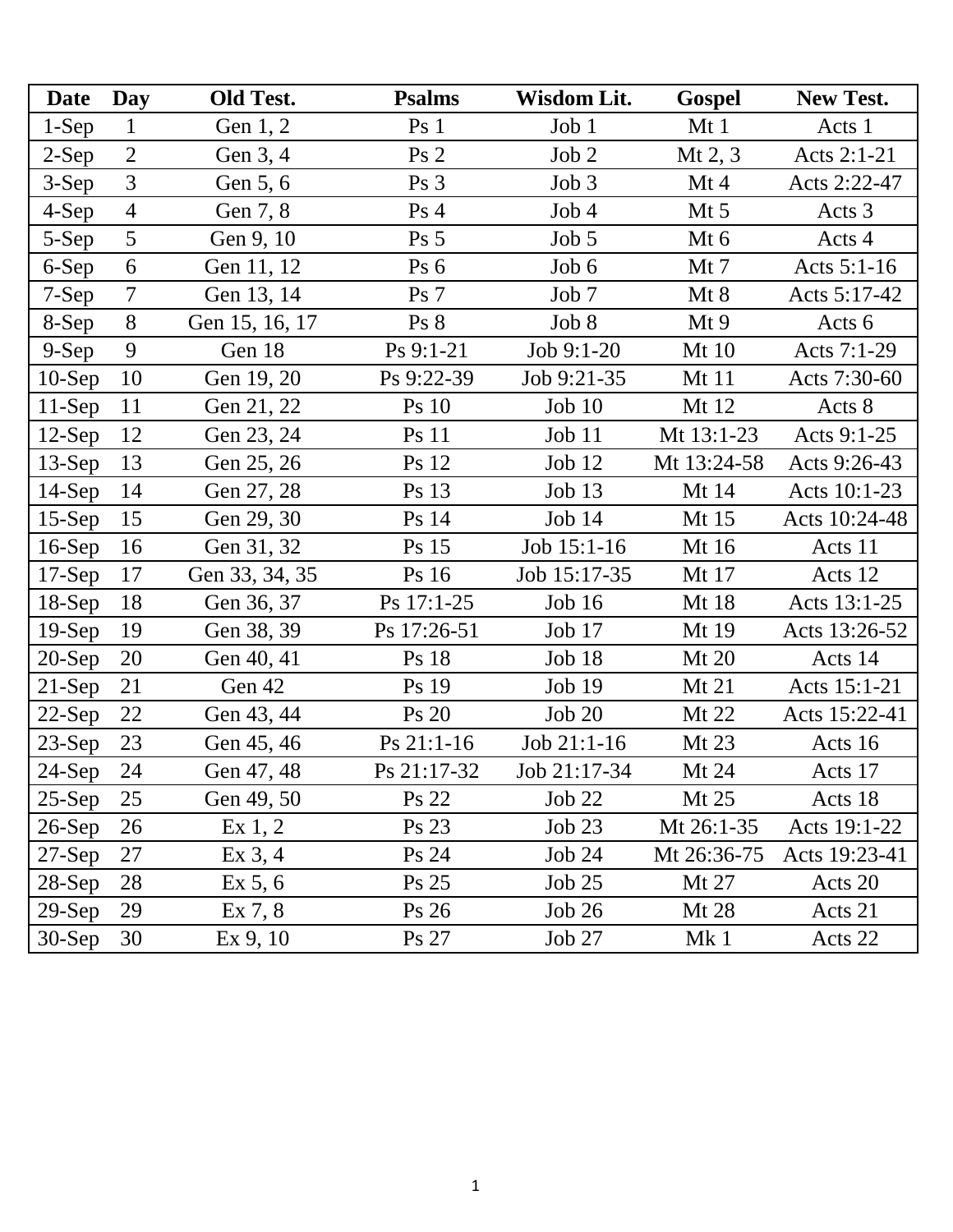| <b>Date</b> | Day | Old Test.          | <b>Psalms</b> | Wisdom Lit.       | <b>Gospel</b>   | New Test.        |
|-------------|-----|--------------------|---------------|-------------------|-----------------|------------------|
| $1$ -Oct    | 31  | Ex 11, 12          | Ps 28         | Job 28            | Mk <sub>2</sub> | Acts 23          |
| $2$ -Oct    | 32  | Ex 13, 14          | Ps 29         | <b>Job 29</b>     | Mk <sub>3</sub> | Acts 24          |
| $3-Oct$     | 33  | Ex 15, 16          | Ps 30:1-14    | <b>Job 30</b>     | $Mk$ 4          | Acts 25          |
| 4-Oct       | 34  | Ex 17, 18          | Ps 30:15-25   | Job 31:1-15       | $Mk$ 5          | Acts 26          |
| 5-Oct       | 35  | Ex 19, 20          | Ps 31         | Job 31:16-40      | Mk 6            | Acts 27:1-20     |
| 6-Oct       | 36  | Ex 21, 22          | Ps 32         | Job 32            | $Mk$ 7          | Acts 27:21-44    |
| 7-Oct       | 37  | Ex 23, 24          | Ps 33         | Job 33            | Mk <sub>8</sub> | Acts 28          |
| 8-Oct       | 38  | $Ex\,25,26$        | Ps 34:1-13    | Job 34:1-20       | Mk 9            | Rom 1            |
| 9-Oct       | 39  | Ex 27, 28          | Ps 34:14-28   | Job 34:21-37      | <b>Mk 10</b>    | Rom 2            |
| $10$ -Oct   | 40  | Ex 29, 30          | Ps 35         | <b>Job 35</b>     | <b>Mk11</b>     | Rom <sub>3</sub> |
| $11-Oct$    | 41  | Ex 31, 32          | Ps 36:1-20    | Job 36            | Mk 12           | Rom 4            |
| $12$ -Oct   | 42  | Ex 33, 34          | Ps 36:21-40   | Job 37            | Mk 13           | Rom 5            |
| $13-Oct$    | 43  | Ex 35              | Ps 37         | Job 38:1-21       | Mk 14           | Rom 6            |
| $14$ -Oct   | 44  | Ex 36, 37          | Ps 38         | Job 38:22-41      | Mk 15           | Rom 7            |
| $15-Oct$    | 45  | Ex 38, 39, 40      | Ps 39         | Job 39            | Mk 16           | Rom 8            |
| $16$ -Oct   | 46  | Lev $1, 2$         | Ps 40         | Job40             | Lk 1:1-38       | Rom 9            |
| $17-Oct$    | 47  | Lev $3, 4$         | Ps 41         | Job 41            | Lk 1:39-80      | Rom 10           |
| 18-Oct      | 48  | Lev $5, 6$         | Ps 42         | Job 42            | Lk <sub>2</sub> | Rom 11           |
| $19-Oct$    | 49  | Lev $7, 8, 9$      | $Ps$ 43:1-9   | $Prv 1:1-19$      | Lk <sub>3</sub> | Rom 12           |
| $20$ -Oct   | 50  | Lev 10, 11, 12     | Ps 43:10-27   | Prv 1:20-35       | $Lk$ 4          | Rom 13           |
| $21$ -Oct   | 51  | Lev $13$           | Ps 44         | Prv <sub>2</sub>  | $Lk$ 5          | Rom 14           |
| $22$ -Oct   | 52  | Lev 14             | Ps 45         | Prv <sub>3</sub>  | Lk 6            | Rom 15           |
| $23$ -Oct   | 53  | Lev 15, 16         | Ps 46         | Prv 4             | Lk 7            | Rom 16           |
| $24$ -Oct   | 54  | Lev 17, 18         | Ps 47         | Prv 5             | Lk 8            | 1 Cor 1          |
| $25$ -Oct   | 55  | Lev $19, 20$       | Ps 48         | Prv $6:1-16$      | Lk9             | 1 Cor 2          |
| $26$ -Oct   | 56  | Lev $21, 22$       | Ps 49         | Prv 6:17-40       | $Lk$ 10         | 1 Cor 3          |
| $27-Oct$    | 57  | Lev $23, 24$       | Ps 50         | Prv 7             | $Lk$ 11         | $1$ Cor 4        |
| $28-Oct$    | 58  | Lev 25:1-26:22     | Ps 51         | $Prv 8:1-21$      | Lk 12           | 1 Cor 5          |
| $29-Oct$    | 59  | Lev 26:23-Num 1:54 | Ps 52         | Prv 8:22-35       | Lk 13           | $1$ Cor $6$      |
| $30$ -Oct   | 60  | Num 2, 3           | Ps 53         | Prv 9             | Lk 14           | 1 Cor 7          |
| $31-Oct$    | 61  | Num 4, 5, 6        | Ps 54:1-12    | Prv <sub>10</sub> | $Lk$ 15         | $1$ Cor $8$      |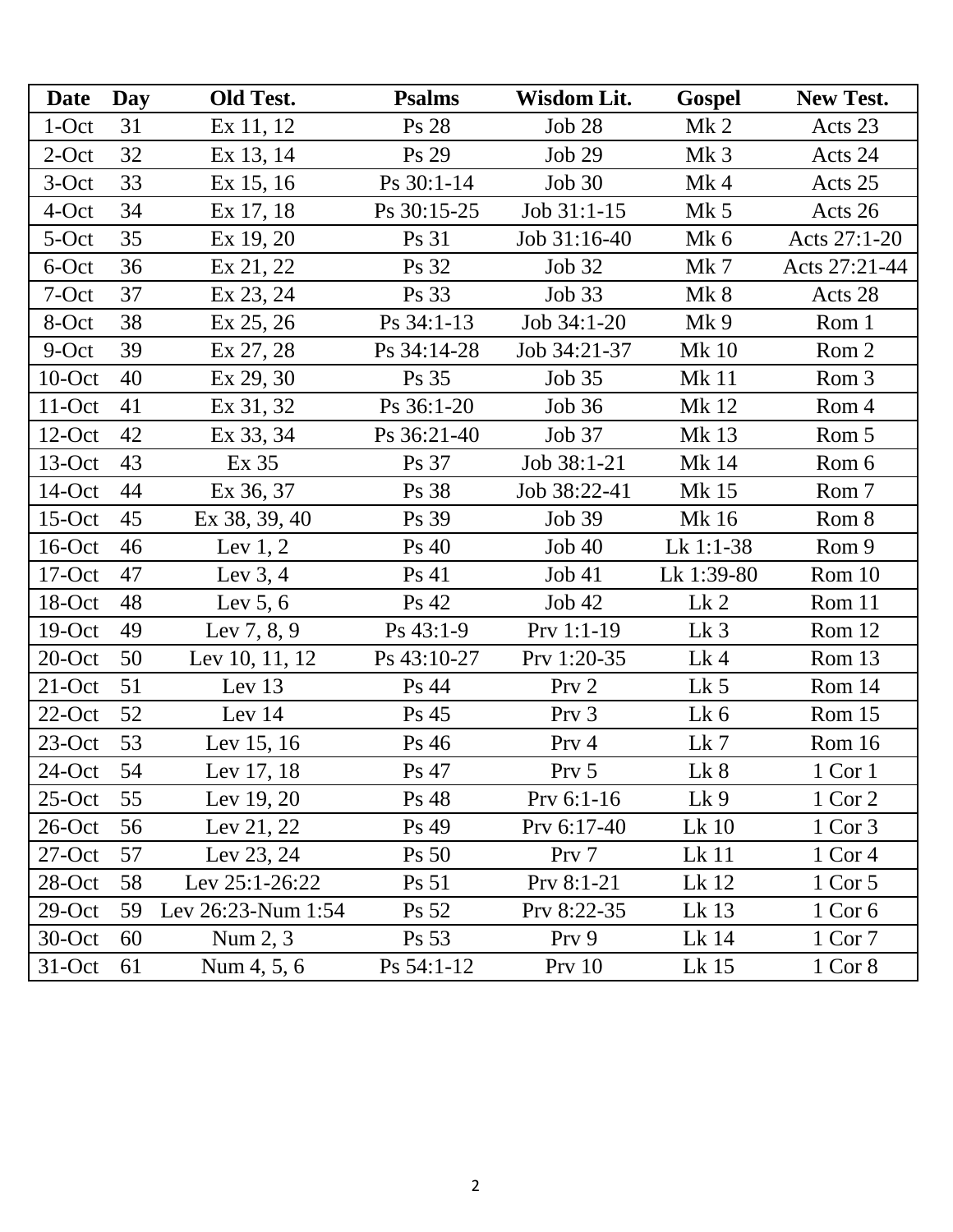| Date      | Day | Old Test.           | <b>Psalms</b> | Wisdom Lit.       | <b>Gospel</b>   | New Test.        |
|-----------|-----|---------------------|---------------|-------------------|-----------------|------------------|
| 1-Nov     | 62  | Num 7               | Ps 54:13-24   | <b>Prv</b> 11     | $Lk$ 16         | $1$ Cor $9$      |
| $2-Nov$   | 63  | Num 8, 9            | Ps 55         | Prv <sub>12</sub> | Lk 17           | 1 Cor 10         |
| $3-Nov$   | 64  | Num 10, 11          | Ps 56         | Prv 13            | Lk 18           | 1 Cor 11         |
| 4-Nov     | 65  | Num 12, 13          | Ps 57         | Prv 14:1-18       | Lk 19           | 1 Cor 12         |
| 5-Nov     | 66  | Num 14, 15          | Ps 58         | Prv 14:19-36      | Lk 20           | 1 Cor 13         |
| 6-Nov     | 67  | Num 16, 17, 18      | Ps 59         | Prv 15:1-18       | Lk 21           | 1 Cor 14:1-19    |
| 7-Nov     | 68  | Num 19, 20, 21:1-18 | Ps 60         | Prv 15:19-38      | Lk 22           | 1 Cor 14:20-40   |
| 8-Nov     | 69  | Num 21:19-35; 22    | Ps 61         | Prv 16            | Lk 23           | 1 Cor 15:1-34    |
| 9-Nov     | 70  | Num 23, 24, 25      | Ps 62         | $Prv$ 17          | Lk 24           | 1 Cor 15:35-58   |
| $10-Nov$  | 71  | Num 26, 27          | Ps 63         | <b>Prv</b> 18     | Jo <sub>1</sub> | 1 Cor 16         |
| $11-Nov$  | 72  | Num 28, 29, 30      | Ps 64         | Prv 19            | $Jo$ 2          | $2$ Cor $1$      |
| $12-Nov$  | 73  | Num 31, 32          | Ps 65         | <b>Prv 20</b>     | $Jo$ 3          | 2 Cor 2          |
| $13-Nov$  | 74  | Num 33, 34          | Ps 66         | Prv 21            | Jo4             | $2$ Cor $3$      |
| $14-Nov$  | 75  | Num 35, 36          | Ps 67:1-20    | <b>Prv 22</b>     | Jo <sub>5</sub> | $2$ Cor $4$      |
| $15-Nov$  | 76  | Dt <sub>1</sub>     | Ps 67:21-36   | Prv 23:1-18       | Jo <sub>6</sub> | $2$ Cor 5        |
| $16$ -Nov | 77  | Dt $2, 3$           | Ps 68:1-21    | Prv 23:19-36      | Jo7             | $2$ Cor $6$      |
| $17-Nov$  | 78  | Dt 4, $5$           | Ps 68:22-37   | Prv 24:1-18       | Jo 8            | $2$ Cor $7$      |
| $18-Nov$  | 79  | Dt 6, 7, 8          | Ps 69         | Prv 24:19-39      | Jo9             | 2 Cor 8          |
| $19-Nov$  | 80  | Dt 9, 10, 11        | Ps 70:1-13    | $Prv$ 25          | $Jo$ 10         | $2$ Cor $9$      |
| $20$ -Nov | 81  | Dt 12, 13, 14       | Ps 70:14-24   | <b>Prv 26</b>     | Jo 11           | 2 Cor 10         |
| $21-Nov$  | 82  | Dt 15, 16, 17       | Ps 71         | Prv 27            | Jo 12           | 2 Cor 11         |
| $22-Nov$  | 83  | Dt 18, 19, 20       | Ps 72:1-14    | <b>Prv 28</b>     | Jo 13           | 2 Cor 12         |
| $23-Nov$  | 84  | Dt 21, 22, 23       | Ps 72:15-28   | <b>Prv 29</b>     | Jo 14           | 2 Cor 13         |
| $24-Nov$  | 85  | Dt 24, 25, 26       | Ps 73         | Prv 30:1-15       | Jo 15           | Gal 1            |
| $25-Nov$  | 86  | Dt 27, 28           | Ps 74         | Prv 30:16-35      | Jo 16           | Gal 2            |
| $26$ -Nov | 87  | Dt 29, 30, 31       | Ps 75         | <b>Prv</b> 31     | Jo 17           | Gal 3            |
| $27-Nov$  | 88  | Dt 32               | Ps 76         | Ecc 1             | Jo 18           | Gal 4            |
| $28-Nov$  | 89  | Dt 33, 34           | Ps 77:1-25    | Ecc 2             | Jo 19           | Gal 5            |
| $29-Nov$  | 90  | Josh $1, 2, 3$      | Ps 77:26-50   | Ecc 3             | Jo 20           | Gal 6            |
| $30-Nov$  | 91  | Josh 4, 5, 6, 7     | Ps 77:51-72   | Ecc 4             | Jo 21           | Eph <sub>1</sub> |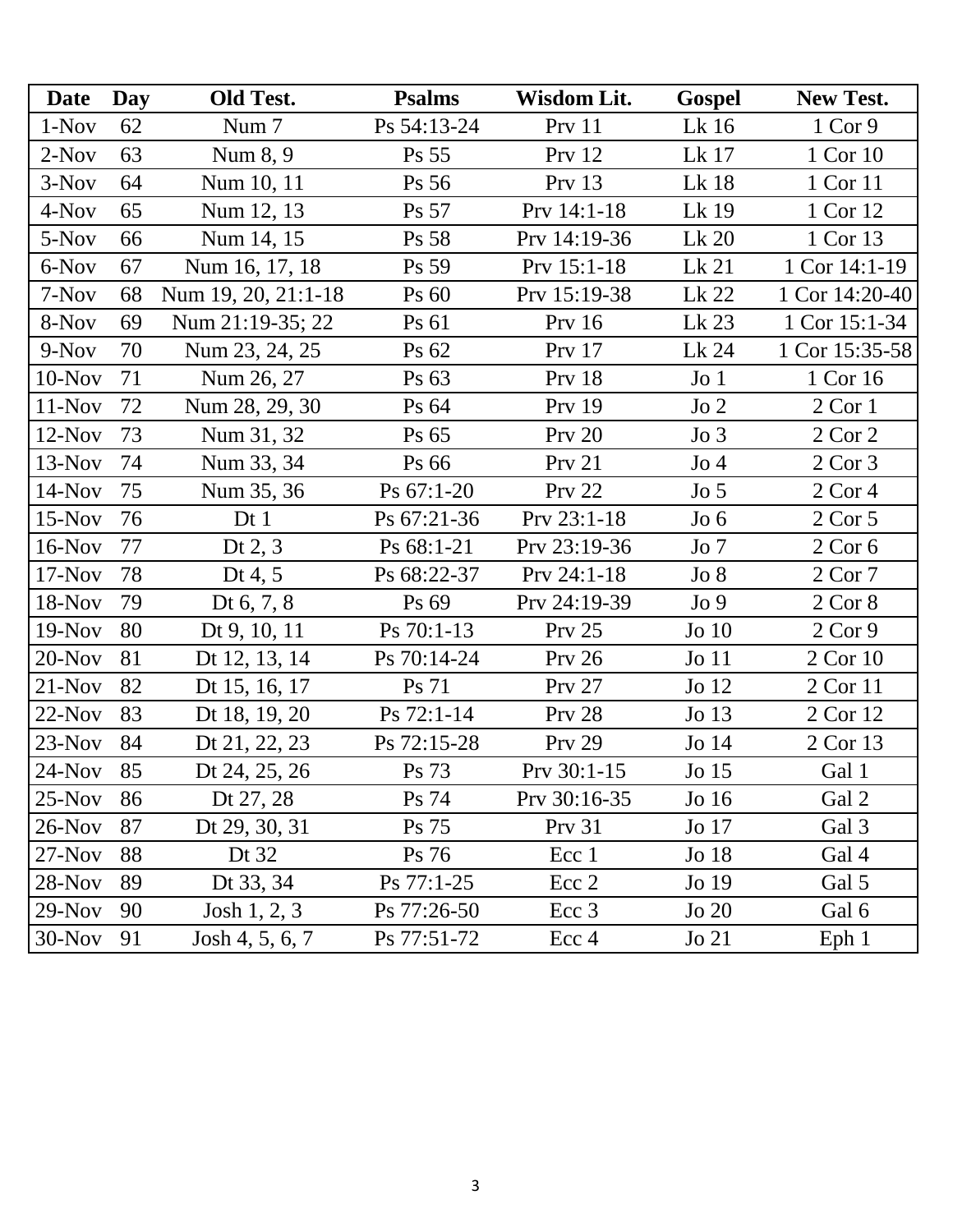| <b>Date</b> | Day | Old Test.           | <b>Psalms</b> | Wisdom Lit. | <b>Gospel</b>   | New Test.        |
|-------------|-----|---------------------|---------------|-------------|-----------------|------------------|
| 1-Dec       | 92  | Josh 8, 9, 10       | Ps 78         | Ecc 5       | Mt1             | Eph 2            |
| 2-Dec       | 93  | Josh 11, 12, 13     | Ps 79         | Ecc 6       | $Mt$ 2          | Eph <sub>3</sub> |
| 3-Dec       | 94  | Josh 14, 15         | Ps 80         | Ecc 7       | Mt3             | Eph 4            |
| 4-Dec       | 95  | Josh 16, 17, 18     | Ps 81         | Ecc 8       | Mt4             | Eph $5$          |
| 5-Dec       | 96  | Josh 19, 20         | Ps 82         | Ecc 9       | $Mt$ 5          | Eph 6            |
| 6-Dec       | 97  | Josh 21, 22         | Ps 83         | $Ecc$ 10    | Mt 6            | Php $1$          |
| 7-Dec       | 98  | Josh 23, 24         | Ps 84         | Ecc 11      | $Mt$ 7          | Php 2            |
| 8-Dec       | 99  | Judges $1, 2$       | Ps 85         | Ecc 12      | Mt 8            | Php 3            |
| 9-Dec       | 100 | Judges 3, 4         | Ps 86         | Song Sol 1  | Mt9             | Php 4            |
| 10-Dec 101  |     | Judges 5, 6         | Ps 87         | Song Sol 2  | Mt 10           | Col 1            |
| 11-Dec 102  |     | Judges 7, 8         | Ps 88:1-24    | Song Sol 3  | $Mt$ 11         | Col 2            |
| 12-Dec 103  |     | Judges 9, 10        | Ps 88:25-53   | Song Sol 4  | Mt 12           | Col 3            |
| 13-Dec 104  |     | Judges 11, 12       | Ps 89         | Song Sol 5  | Mt 13           | Col <sub>4</sub> |
| 14-Dec 105  |     | Judges 13, 14, 15   | <b>Ps 90</b>  | Song Sol 6  | Mt 14           | 1 Th 1           |
| 15-Dec 106  |     | Judges 16, 17       | Ps 91         | Song Sol 7  | Mt 15           | 1 Th 2           |
| 16-Dec 107  |     | Judges 18, 19       | Ps 92         | Song Sol 8  | Mt 16           | 1 Th 3           |
| 17-Dec 108  |     | Judges 20, 21       | $Ps$ 93:1-15  | Wis Sol 1   | Mt 17           | 1 Th 4           |
| 18-Dec 109  |     | Ruth $1, 2$         | Ps 93:16-23   | Wis Sol 2   | Mt 18           | 1 Th 5           |
| 19-Dec 110  |     | Ruth $3, 4$         | Ps 94         | Wis Sol 3   | Mt 19           | 2 Th 1           |
| 20-Dec 111  |     | 1 Kg 1, 2           | Ps 95         | Wis Sol 4   | <b>Mt 20</b>    | 2 Th 2           |
| 21-Dec 112  |     | 1 Kg 3, 4, 5        | Ps 96         | Wis Sol 5   | $Mt$ 21         | 2 Th 3           |
| 22-Dec 113  |     | 1 Kg 6, 7, 8        | Ps 97         | Wis Sol 6   | Mt 22           | $1$ Tim $1$      |
| 23-Dec 114  |     | 1 Kg 9, 10          | Ps 98         | Wis Sol 7   | Mt 23           | $1$ Tim $2$      |
| 24-Dec 115  |     | 1 Kg 11, 12, 13     | Ps 99         | Wis Sol 8   | Mt 24           | $1$ Tim $3$      |
| 25-Dec 116  |     | 1 Kg 14, 15         | Ps 100        | Wis Sol 9   | $Mt$ 25         | $1$ Tim $4$      |
| 26-Dec 117  |     | 1 Kg 16, 17         | Ps 101:1-15   | Wis Sol 10  | Mt 26:1-35      | $1$ Tim $5$      |
| 27-Dec 118  |     | 1 Kg 18, 19         | Ps 101:16-29  | Wis Sol 11  | Mt 26:36-75     | $1$ Tim $6$      |
| 28-Dec 119  |     | 1 Kg 20, 21         | Ps 102:1-12   | Wis Sol 12  | Mt 27           | $2$ Tim $1$      |
| 29-Dec 120  |     | 1 Kg 22, 23, 24     | Ps 102:13-22  | Wis Sol 13  | Mt 28           | $2$ Tim $2$      |
| 30-Dec 121  |     | 1 Kg 25             | Ps 103:1-18   | Wis Sol 14  | Mk <sub>1</sub> | $2$ Tim $3$      |
| 31-Dec 122  |     | 1 Kg 26, 27, 28, 29 | Ps 103:19-35  | Wis Sol 15  | Mk <sub>2</sub> | $2$ Tim $4$      |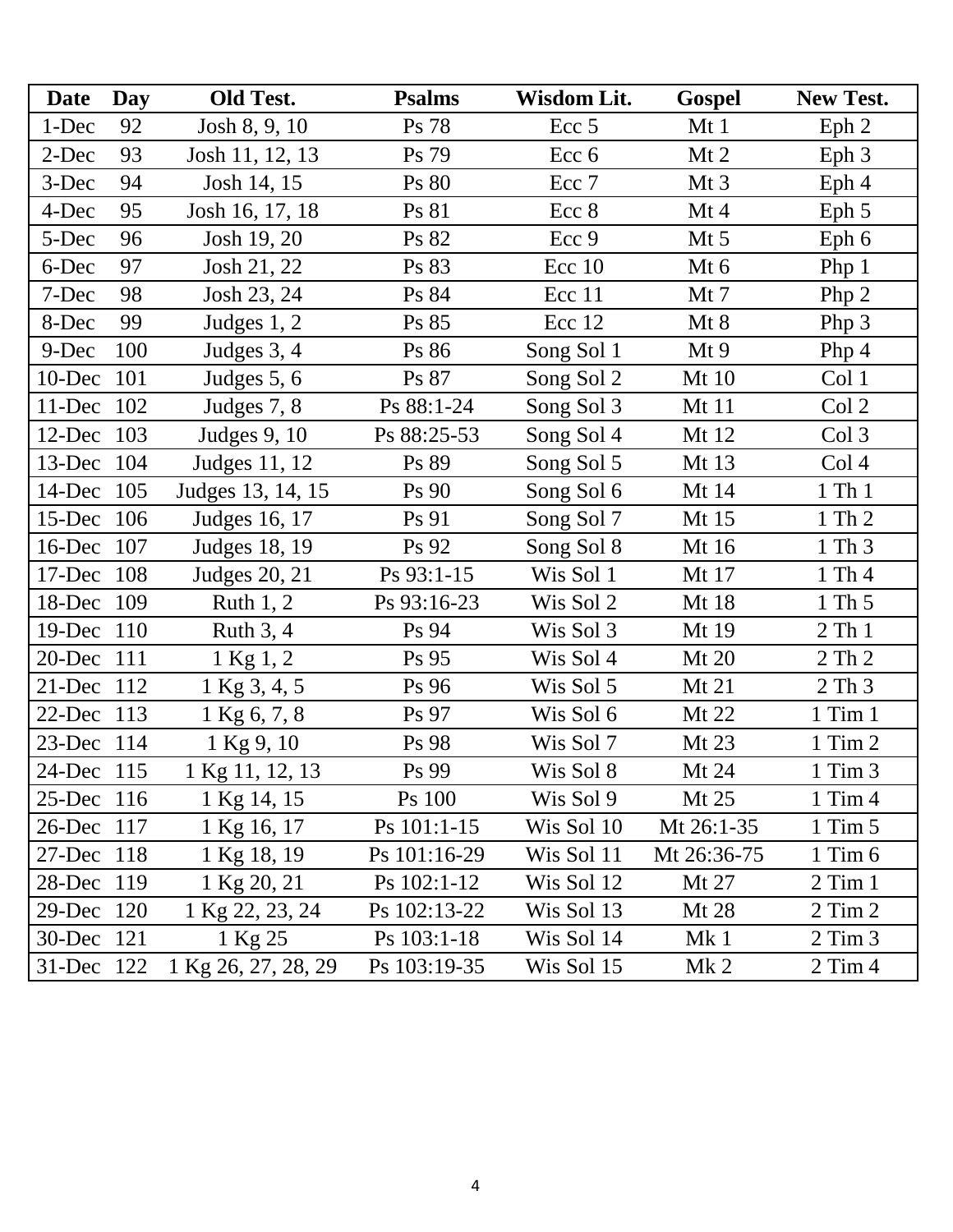| <b>Date</b> | Day | Old Test.                 | <b>Psalms</b>  | Wisdom Lit.   | Gospel          | New Test.        |
|-------------|-----|---------------------------|----------------|---------------|-----------------|------------------|
| $1-Jan$     | 123 | 1 Kg 30, 31               | Ps 104:1-22    | Wis Sol 16    | Mk <sub>3</sub> | Titus 1          |
| $2-Jan$     | 124 | 2 Kg 1, 2                 | Ps 104:23-45   | Wis Sol 17    | $Mk$ 4          | Titus 2          |
| $3-Jan$     | 125 | 2 Kg 3, 4                 | Ps 105:1-23    | Wis Sol 18    | $Mk$ 5          | Titus 3          |
| $4-Jan$     | 126 | $2$ Kg 5, 6               | Ps 105:24-48   | Wis Sol 19    | $Mk$ 6          | Philemon         |
| 5-Jan       | 127 | 2 Kg 7, 8                 | Ps 106:1-22    | WSir 1        | $Mk$ 7          | Heb 1            |
| 6-Jan       | 128 | 2 Kg 9, 10, 11            | Ps 106:23-43   | WSir 2        | Mk 8            | Heb <sub>2</sub> |
| $7-Jan$     | 129 | 2 Kg 12, 13               | Ps 107         | WSir 3        | Mk <sub>9</sub> | Heb 3            |
| 8-Jan       | 130 | 2 Kg 14                   | Ps 108:1-15    | WSir 4        | <b>Mk10</b>     | Heb 4            |
| $9-Ian$     | 131 | 2 Kg 15, 16, 17           | Ps 108:16-31   | WSir 5        | <b>Mk11</b>     | Heb 5            |
| $10-Jan$    | 132 | 2 Kg 18, 19               | Ps 109         | WSir 6:1-17   | Mk 12           | Heb 6            |
| $11-Jan$    | 133 | 2 Kg 20, 21, 22           | Ps 110         | WSir 6:18-37  | Mk 13           | Heb <sub>7</sub> |
| $12-Jan$    | 134 | 2 Kg 23, 24               | Ps 111         | WSir 7:1-14   | Mk 14           | Heb 8            |
| $13$ -Jan   | 135 | 3 Kg 1, 2:1-35            | Ps 112         | WSir 7:15-36  | <b>Mk15</b>     | Heb 9            |
| $14$ -Jan   |     | 136 3 Kg 2:36-71; 3, 4, 5 | Ps 113:1-11    | WSir 8        | Mk 16           | Heb 10           |
| $15$ -Jan   | 137 | 3 Kg 6, 7                 | Ps 113:12-26   | WSir 9        | Lk 1:1-38       | Heb 11           |
| $16$ -Jan   | 138 | 3 Kg 8, 9                 | Ps 114         | WSir 10       | Lk 1:39-80      | Heb 12           |
| $17-Jan$    | 139 | 3 Kg 10, 11               | Ps 115         | WSir 11       | Lk <sub>2</sub> | Heb 13           |
| $18$ -Jan   | 140 | 3 Kg 12, 13               | Ps 116         | WSir 12       | Lk <sub>3</sub> | James 1          |
| $19-Jan$    | 141 | 3 Kg 14, 15, 16           | Ps 117:1-14    | WSir 13       | $Lk$ 4          | James 2          |
| $20-Ian$    | 142 | 3 Kg 17, 18, 19           | Ps 117:15-29   | WSir 14       | Lk <sub>5</sub> | James 3          |
| $21$ -Jan   | 143 | 3 Kg 20, 21               | Ps 118:1-24    | WSir 15       | $Lk$ 6          | James 4          |
| $22-Ian$    | 144 | 3 Kg 22                   | Ps 118:25-56   | WSir 16       | Lk 7            | James 5          |
| $23$ -Jan   | 145 | 4 Kg 1, 2                 | Ps 118:57-80   | WSir 17       | Lk 8            | 1 Peter 1        |
| $24$ -Jan   | 146 | 4 Kg 3                    | Ps 118:81-104  | WSir 18       | Lk 9            | 1 Peter 2        |
| $25$ -Jan   | 147 | 4 Kg 4, 5                 | Ps 118:105-128 | WSir 19       | Lk 10           | 1 Peter 3        |
| $26$ -Jan   | 148 | 4 Kg 6, 7                 | Ps 118:129-152 | WSir 20       | Lk 11           | 1 Peter 4        |
| $27-Ian$    | 149 | 4 Kg 8, 9                 | Ps 118:153-176 | WSir 21       | Lk 12           | 1 Peter 5        |
| $28$ -Jan   | 150 | 4 Kg 10, 11               | Ps 119         | WSir 22       | Lk 13           | 2 Peter 1        |
| $29-Jan$    | 151 | 4 Kg 12, 13               | Ps 120         | WSir 23       | Lk 14           | 2 Peter 2        |
| $30 - Jan$  | 152 | 4 Kg 14, 15, 16           | Ps 121         | WSir 24:1-18  | Lk 15           | 2 Peter 3        |
| $31-Jan$    | 153 | 4 Kg 17, 18, 19           | Ps 122         | WSir 24:19-34 | Lk 16           | $1$ John $1$     |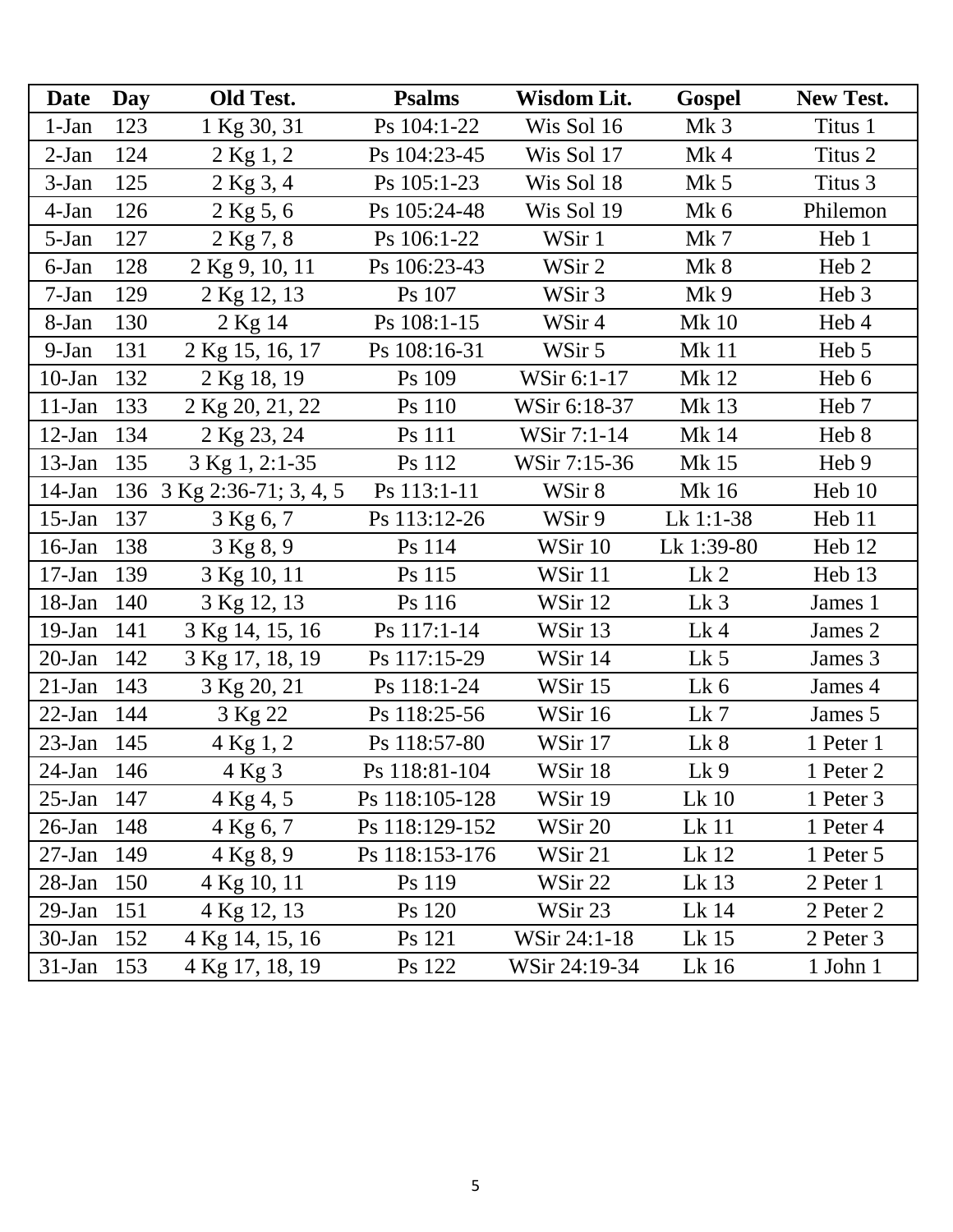| <b>Date</b> | Day | Old Test.            | <b>Psalms</b> | Wisdom Lit.   | Gospel           | New Test.        |
|-------------|-----|----------------------|---------------|---------------|------------------|------------------|
| 1-Feb       | 154 | 4 Kg 20, 21          | Ps 123        | WSir 25       | Lk 17            | 1 John 2         |
| 2-Feb       | 155 | 4 Kg 22, 23          | Ps 124        | WSir 26       | Lk 18            | 1 John 3         |
| 3-Feb       | 156 | 4 Kg 24, 25          | Ps 125        | WSir 27       | Lk 19            | $1$ John $4$     |
| 4-Feb       | 157 | 1 Chr 1, 2           | Ps 126        | WSir 28       | Lk 20            | $1$ John $5$     |
| 5-Feb       | 158 | 1 Chr 3, 4, 5        | Ps 127        | WSir 29       | Lk21             | 2 John           |
| 6-Feb       | 159 | 1 Chr 6              | Ps 128        | WSir 30       | Lk 22            | 3 John           |
| 7-Feb       | 160 | 1 Chr 7              | Ps 129        | WSir 31       | Lk 23            | Jude             |
| 8-Feb       | 161 | 1 Chr 8, 9           | Ps 130        | WSir 32       | Lk 24            | Rev 1            |
| 9-Feb       | 162 | 1 Chr 10, 11         | Ps 131        | WSir 33       | Jo <sub>1</sub>  | Rev 2            |
| 10-Feb      | 163 | 1 Chr 12, 13, 14, 15 | Ps 132        | WSir 34       | $Jo$ 2           | Rev <sub>3</sub> |
| $11-Feb$    | 164 | 1 Chr 16, 17         | Ps 133        | WSir 35       | $Jo$ 3           | Rev 4            |
| $12$ -Feb   | 165 | 1 Chr 18, 19, 20     | Ps 134        | WSir 36       | Jo4              | Rev <sub>5</sub> |
| $13$ -Feb   | 166 | 1 Chr 21, 22         | Ps 135        | WSir 37       | Jo <sub>5</sub>  | Rev 6            |
| $14$ -Feb   | 167 | 1 Chr 23, 24         | Ps 136        | WSir 38:1-15  | Jo <sub>6</sub>  | Rev <sub>7</sub> |
| $15$ -Feb   | 168 | 1 Chr 25, 26         | Ps 137        | WSir 38:16-34 | Jo7              | Rev 8            |
| $16$ -Feb   | 169 | 1 Chr 27, 28, 29     | Ps 138:1-12   | WSir 39:1-16  | Jo 8             | Rev 9            |
| $17$ -Feb   | 170 | $2$ Chr $1, 2, 3$    | Ps 138:13-24  | WSir 39:17-35 | Jo9              | Rev 10           |
| 18-Feb      | 171 | 2 Chr 4, 5           | Ps 139        | WSir 40       | $Jo$ 10          | Rev 11           |
| $19$ -Feb   | 172 | 2 Chr 6, 7           | Ps 140        | WSir 41       | Jo <sub>11</sub> | Rev 12           |
| $20$ -Feb   | 173 | 2 Chr 8, 9, 10       | Ps 141        | WSir 42       | Jo <sub>12</sub> | Rev 13           |
| $21$ -Feb   | 174 | 2 Chr 11, 12, 13     | Ps 142        | WSir 43       | $Jo$ 13          | Rev 14           |
| $22$ -Feb   | 175 | 2 Chr 14, 15, 16     | Ps 143        | WSir 44       | Jo <sub>14</sub> | Rev 15           |
| $23$ -Feb   | 176 | 2 Chr 17, 18         | Ps 144        | WSir 45       | Jo <sub>15</sub> | Rev 16           |
| 24-Feb      | 177 | 2 Chr 19, 20         | Ps 145        | WSir 46       | Jo <sub>16</sub> | Rev 17           |
| $25$ -Feb   | 178 | 2 Chr 21, 22, 23     | Ps 146        | WSir 47       | Jo 17            | Rev 18           |
| 26-Feb      | 179 | 2 Chr 24, 25         | Ps 147        | WSir 48       | Jo 18            | Rev 19           |
| 27-Feb      | 180 | 2 Chr 26, 27, 28     | Ps 148        | WSir 49       | Jo 19            | Rev 20           |
| 28-Feb      | 181 | 2 Chr 29, 30         | Ps 149        | WSir 50       | $Jo$ 20          | Rev 21           |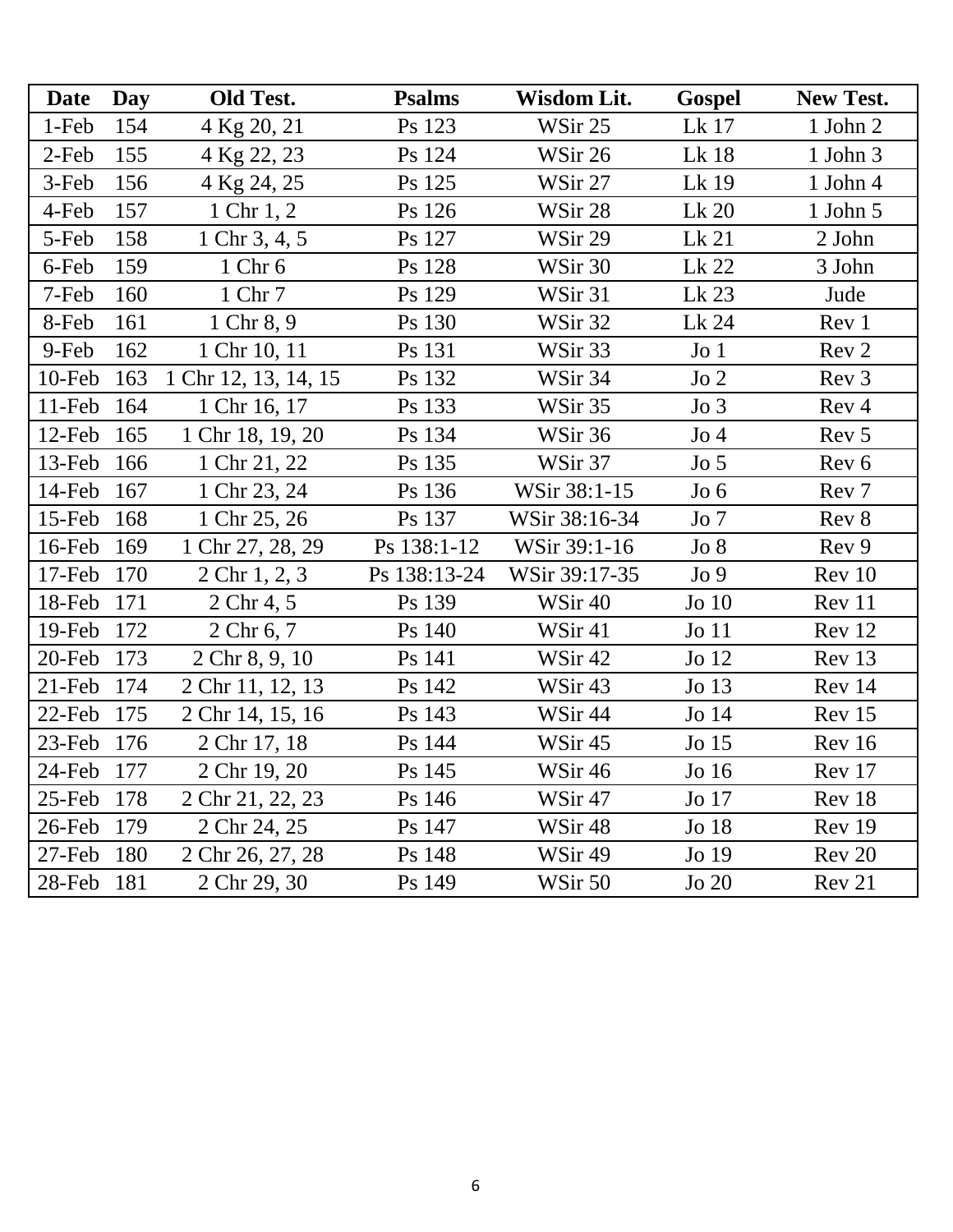| <b>Date</b> | Day | Old Test.          | <b>Psalms</b>   | Wisdom Lit.    | <b>Gospel</b>   | <b>New Test.</b> |
|-------------|-----|--------------------|-----------------|----------------|-----------------|------------------|
| 1-Mar       | 182 | 2 Chr 31, 32       | Ps 150, 151     | WSir 51        | $Jo$ 21         | Rev 22           |
| 2-Mar       | 183 | 2 Chr 33, 34       | Ps <sub>1</sub> | Job 1          | Mt1             | Acts 1           |
| 3-Mar       | 184 | 2 Chr 35, 36       | Ps <sub>2</sub> | Job 2          | $Mt$ 2          | Acts 2:1-21      |
| 4-Mar       | 185 | 1 Ezra 1, 2        | Ps <sub>3</sub> | Job 3          | Mt3             | Acts 2:22-47     |
| 5-Mar       | 186 | 1 Ezra 3, 4        | Ps <sub>4</sub> | Job4           | Mt4             | Acts 3           |
| 6-Mar       | 187 | 1 Ezra 5           | Ps <sub>5</sub> | Job 5          | $Mt$ 5          | Acts 4           |
| 7-Mar       | 188 | 1 Ezra 6, 7        | Ps <sub>6</sub> | Job 6          | Mt 6            | Acts 5:1-16      |
| 8-Mar       | 189 | 1 Ezra 8           | Ps <sub>7</sub> | Job 7          | Mt7             | Acts 5:17-42     |
| 9-Mar       | 190 | 1 Ezra 9           | Ps 8            | Job 8          | Mt 8            | Acts 6           |
| 10-Mar 191  |     | 2 Ezra 1, 2        | $Ps 9:1-21$     | $Job 9:1-20$   | Mt9             | Acts 7:1-29      |
| 11-Mar 192  |     | 2 Ezra 3, 4        | Ps 9:22-39      | Job 9:21-35    | Mt 10           | Acts 7:30-60     |
| 12-Mar 193  |     | 2 Ezra 5, 6        | Ps 10           | Job 10         | Mt 11           | Acts 8           |
| 13-Mar 194  |     | 2 Ezra 7, 8        | <b>Ps</b> 11    | Job 11         | Mt 12           | Acts 9:1-25      |
| 14-Mar 195  |     | 2 Ezra 9, 10       | Ps 12           | Job 12         | Mt 13           | Acts 9:26-43     |
| 15-Mar 196  |     | Neh 1, 2, 3        | Ps 13           | <b>Job 13</b>  | Mt 14           | Acts 10:1-23     |
| 16-Mar 197  |     | Neh 4, 5, 6        | Ps 14           | Job 14         | Mt 15           | Acts 10:24-48    |
| 17-Mar 198  |     | Neh 7              | Ps 15           | Job 15:1-16    | Mt 16           | Acts 11          |
| 18-Mar 199  |     | Neh 8, 9           | Ps 16           | Job 15:17-35   | Mt 17           | Acts 12          |
| 19-Mar 200  |     | Neh 10             | Ps 17:1-25      | Job 16         | Mt 18           | Acts 13:1-25     |
| 20-Mar 201  |     | Neh 11, 12         | Ps 17:26-51     | Job $17$       | Mt 19           | Acts 13:26-52    |
| 21-Mar 202  |     | Neh 13, Tobit 1, 2 | Ps 18           | Job 18         | Mt 20           | Acts 14          |
| 22-Mar 203  |     | Tobit $3, 4$       | Ps 19           | <b>Job 19</b>  | $Mt$ 21         | Acts 15:1-21     |
| 23-Mar 204  |     | Tobit $5, 6$       | Ps 20           | Job 20         | $Mt$ 22         | Acts 15:22-41    |
| 24-Mar 205  |     | Tobit 7, 8, 9      | $Ps 21:1-16$    | $Job 21:1-16$  | $Mt$ 23         | Acts 16          |
| 25-Mar 206  |     | Tobit 10, 11, 12   | Ps 21:17-32     | $Job 21:17-34$ | Mt 24           | Acts 17          |
| 26-Mar 207  |     | Tobit 13, 14       | <b>Ps</b> 22    | Job 22         | $Mt$ 25         | Acts 18          |
| 27-Mar 208  |     | Judith 1, 2, 3     | Ps 23           | <b>Job 23</b>  | Mt 26:1-35      | Acts 19:1-22     |
| 28-Mar 209  |     | Judith $4, 5$      | Ps 24           | Job 24         | Mt 26:36-75     | Acts 19:23-41    |
| 29-Mar 210  |     | Judith 6, 7        | Ps 25           | Job 25         | Mt 27           | Acts 20          |
| 30-Mar 211  |     | Judith 8, 9        | Ps 26           | Job 26         | Mt 28           | Acts 21          |
| 31-Mar 212  |     | Judith 10, 11      | Ps 27           | Job 27         | Mk <sub>1</sub> | Acts 22          |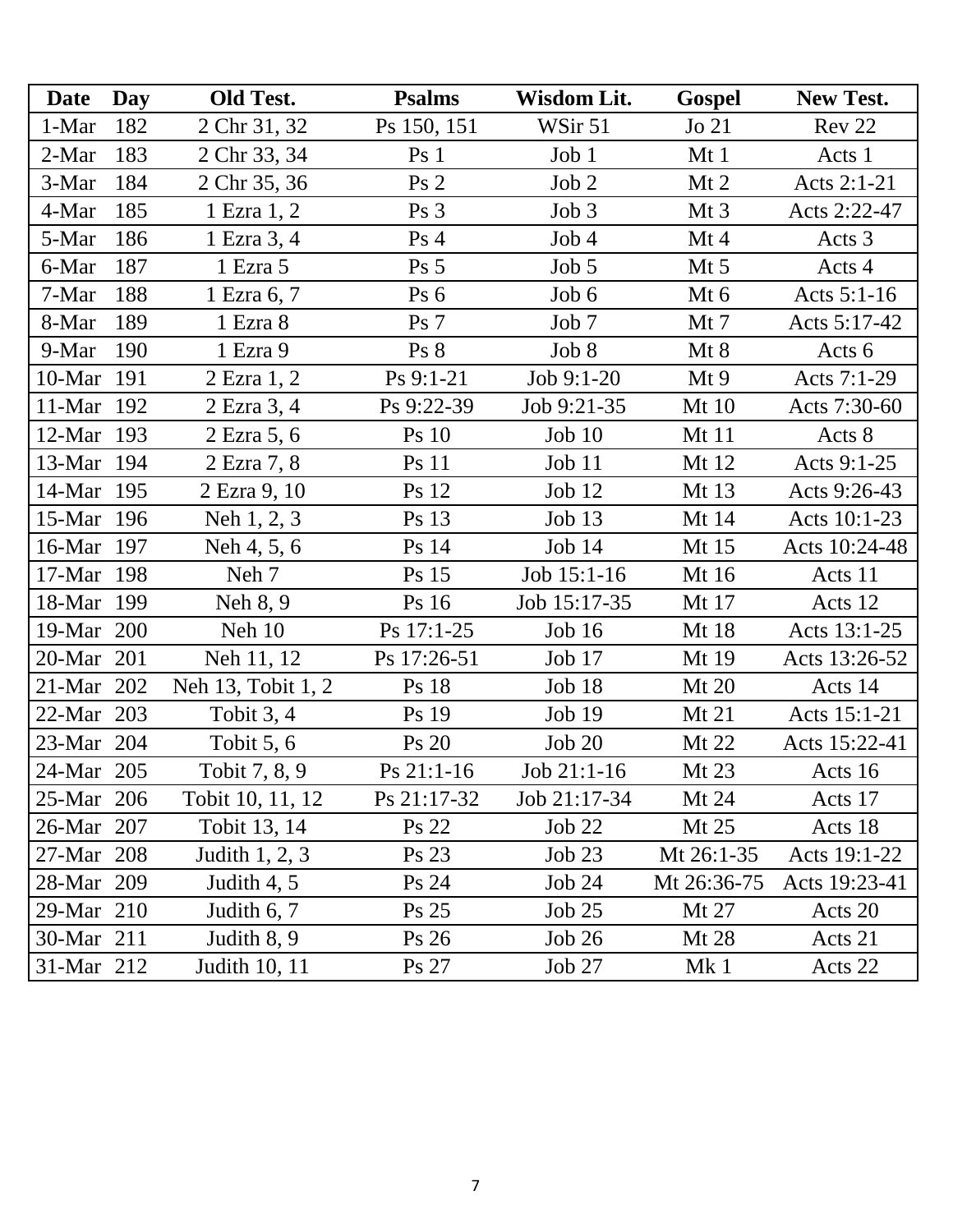| <b>Date</b> | Day | Old Test.          | <b>Psalms</b>    | Wisdom Lit.      | <b>Gospel</b>   | New Test.     |
|-------------|-----|--------------------|------------------|------------------|-----------------|---------------|
| $1-Apr$     | 213 | Judith 12, 13      | Ps 28            | Job 28           | $Mk$ 2          | Acts 23       |
| $2-Apr$     | 214 | Judith 14, 15, 16  | Ps 29            | <b>Job 29</b>    | Mk <sub>3</sub> | Acts 24       |
| 3-Apr       | 215 | Esther 1, 2        | Ps 30:1-14       | Job 30           | $Mk$ 4          | Acts 25       |
| $4-Apr$     | 216 | Esther $3, 4$      | Ps 30:15-25      | Job 31:1-15      | Mk <sub>5</sub> | Acts 26       |
| 5-Apr       | 217 | Esther 5, 6        | Ps 31            | Job 31:16-40     | Mk 6            | Acts 27:1-20  |
| 6-Apr       | 218 | Esther 7, 8        | Ps 32            | Job 32           | $Mk$ 7          | Acts 27:21-44 |
| $7 - Apr$   | 219 | Esther $9, 10$     | Ps 33            | Job 33           | Mk <sub>8</sub> | Acts 28       |
| 8-Apr       | 220 | 1 Mc 1             | Ps 34:1-13       | Job 34:1-20      | Mk 9            | Rom 1         |
| 9-Apr       | 221 | 1 Mc 2             | Ps 34:14-28      | Job 34:21-37     | <b>Mk10</b>     | Rom 2         |
| 10-Apr 222  |     | 1 Mc 3             | Ps 35            | Job 35           | <b>Mk</b> 11    | Rom 3         |
| 11-Apr 223  |     | 1 Mc 4             | Ps 36:1-20       | Job 36           | Mk 12           | Rom 4         |
| 12-Apr 224  |     | 1 Mc 5             | Ps 36:21-40      | Job $37$         | Mk 13           | Rom 5         |
| 13-Apr 225  |     | 1 Mc 6             | Ps 37            | Job 38:1-21      | Mk 14:1-31      | Rom 6         |
| 14-Apr 226  |     | 1 Mc 7             | Ps 38            | Job 38:22-41     | Mk 14:32-72     | Rom 7         |
| 15-Apr 227  |     | 1 Mc 8             | Ps 39            | Job 39           | Mk 15, 16       | Rom 8         |
| 16-Apr 228  |     | 1 Mc 9             | Ps 40            | Job40            | Lk 1:1-38       | Rom 9         |
| 17-Apr 229  |     | 1 Mc 10            | Ps 41            | Job 41           | Lk 1:39-80      | Rom 10        |
| 18-Apr 230  |     | 1 Mc 11            | Ps 42            | Job 42           | Lk <sub>2</sub> | Rom 11        |
| 19-Apr 231  |     | 1 Mc 12            | $Ps$ 43:1-9      | $Prv 1:1-19$     | Lk <sub>3</sub> | Rom 12        |
| 20-Apr 232  |     | 1 Mc 13            | Ps 43:10-27      | Prv 1:20-35      | $Lk$ 4          | Rom 13        |
| 21-Apr 233  |     | 1 Mc 14            | Ps 44            | Prv <sub>2</sub> | Lk <sub>5</sub> | Rom 14        |
| 22-Apr 234  |     | 1 Mc 15, 16        | Ps <sub>45</sub> | Prv <sub>3</sub> | $Lk$ 6          | Rom 15        |
| 23-Apr 235  |     | 2 Mc 1, 2          | Ps 46            | Prv 4            | $Lk$ 7          | Rom 16        |
| 24-Apr 236  |     | 2 Mc 3, 4:1-29     | Ps 47            | Prv <sub>5</sub> | Lk 8            | 1 Cor 1       |
| 25-Apr 237  |     | 2 Mc 4:30-50; 5, 6 | Ps 48            | Prv $6:1-16$     | Lk9             | 1 Cor 2       |
| 26-Apr 238  |     | 2 Mc 7, 8          | Ps 49            | Prv 6:17-40      | Lk 10           | 1 Cor 3       |
| 27-Apr 239  |     | 2 Mc 9, 10         | <b>Ps</b> 50     | Prv 7            | $Lk$ 11         | $1$ Cor 4     |
| 28-Apr 240  |     | 2 Mc 11, 12        | <b>Ps</b> 51     | $Prv 8:1-21$     | Lk 12           | 1 Cor 5       |
| 29-Apr 241  |     | 2 Mc 13, 14        | Ps 52            | Prv 8:22-35      | Lk 13           | $1$ Cor $6$   |
| 30-Apr 242  |     | 2 Mc 15            | Ps 53            | Prv 9            | Lk 14           | $1$ Cor $7$   |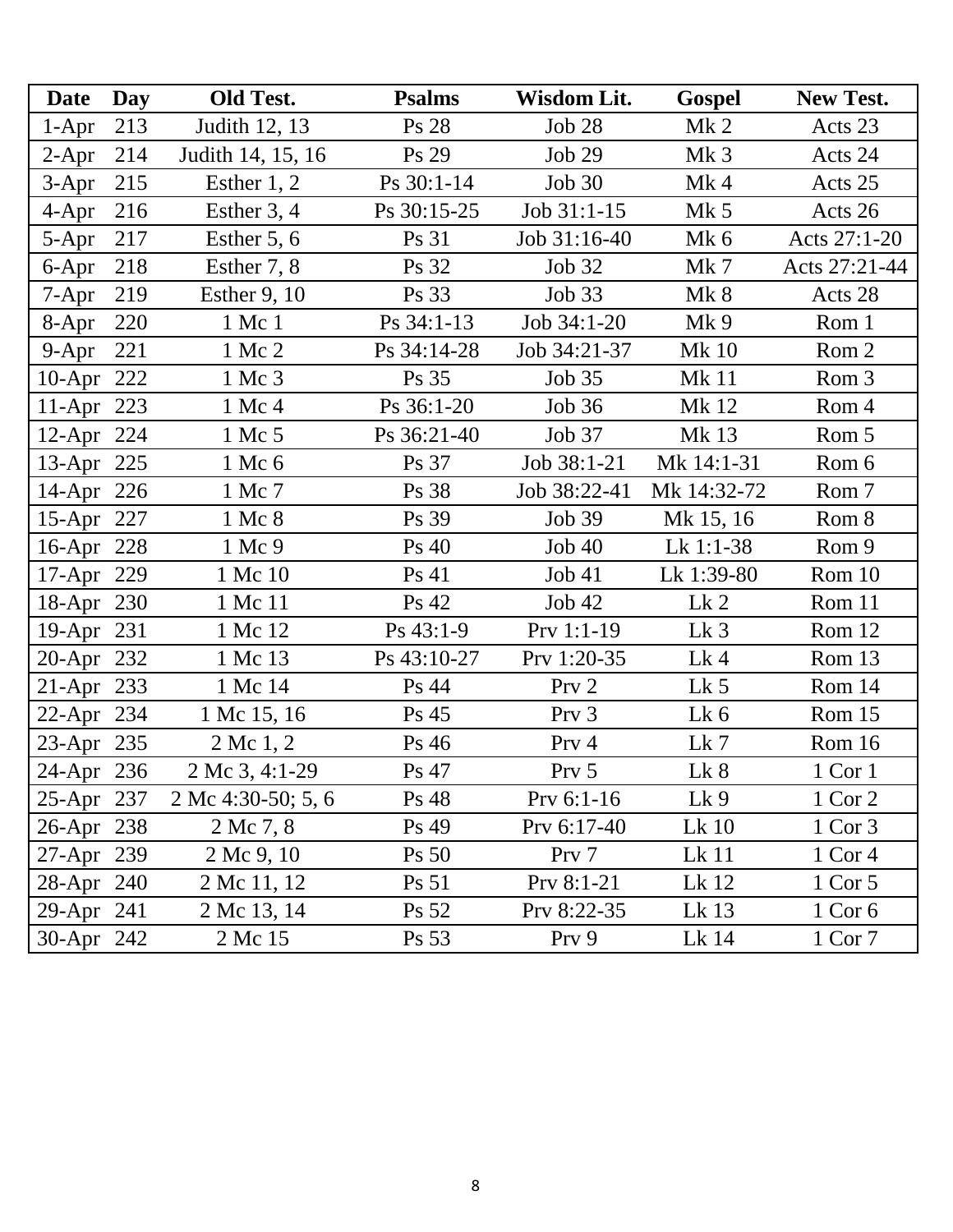| Date       | Day | Old Test.       | <b>Psalms</b> | Wisdom Lit.       | <b>Gospel</b>    | New Test.        |
|------------|-----|-----------------|---------------|-------------------|------------------|------------------|
| $1-May$    | 243 | 3 Mc 1, 2       | Ps 54:1-12    | Prv 10            | Lk 15            | 1 Cor 8          |
| 2-May      | 244 | 3 Mc 3, 4       | Ps 54:13-24   | Prv <sub>11</sub> | Lk 16            | 1 Cor 9          |
| 3-May      | 245 | 3 Mc 5          | Ps 55         | Prv 12            | Lk 17            | 1 Cor 10         |
| 4-May      | 246 | 3 Mc 6, 7       | Ps 56         | Prv 13            | Lk 18            | 1 Cor 11         |
| 5-May      | 247 | Hosea $1, 2$    | Ps 57         | Prv 14:1-18       | Lk 19            | 1 Cor 12         |
| 6-May      | 248 | Hosea 3, 4      | Ps 58         | Prv 14:19-36      | Lk 20            | 1 Cor 13         |
| 7-May      | 249 | Hosea 5, 6, 7   | Ps 59         | Prv $15:1-18$     | Lk21             | 1 Cor 14:1-19    |
| 8-May      | 250 | Hosea 8         | Ps 60         | Prv 15:19-38      | Lk 22            | 1 Cor 14:20-40   |
| 9-May      | 251 | Hosea 9, 10     | Ps 61         | Prv 16            | Lk 23            | 1 Cor 15:1-34    |
| 10-May 252 |     | Hosea 11, 12    | Ps 62         | Prv 17            | Lk 24            | 1 Cor 15:35-58   |
| 11-May 253 |     | Hosea 13, 14    | Ps 63         | <b>Prv</b> 18     | Jo <sub>1</sub>  | 1 Cor 16         |
| 12-May 254 |     | Amos 1, 2, 3    | Ps 64         | Prv 19            | $Jo$ 2           | $2$ Cor $1$      |
| 13-May 255 |     | Amos 4, 5, 6    | Ps 65         | Prv 20            | $Jo$ 3           | $2$ Cor $2$      |
| 14-May 256 |     | Amos 7, 8, 9    | Ps 66         | Prv 21            | Jo <sub>4</sub>  | $2$ Cor $3$      |
| 15-May 257 |     | Micah $1, 2, 3$ | Ps $67:1-20$  | Prv 22            | Jo <sub>5</sub>  | $2$ Cor 4        |
| 16-May 258 |     | Micah $4, 5$    | Ps 67:21-36   | $Prv 23:1-18$     | Jo <sub>6</sub>  | $2$ Cor 5        |
| 17-May 259 |     | Micah $6, 7$    | Ps 68:1-21    | Prv 23:19-36      | Jo7              | $2$ Cor $6$      |
| 18-May 260 |     | Joel 1          | Ps 68:22-37   | $Prv 24:1-18$     | Jo 8             | $2$ Cor $7$      |
| 19-May 261 |     | Joel $2, 3, 4$  | Ps 69         | Prv 24:19-39      | Jo9              | $2$ Cor $8$      |
| 20-May 262 |     | Obadiah         | Ps 70:1-13    | $Prv$ 25          | $Jo$ 10          | $2$ Cor $9$      |
| 21-May 263 |     | Jonah $1, 2$    | Ps 70:14-24   | Prv 26            | $Jo$ 11          | 2 Cor 10         |
| 22-May 264 |     | Jonah $3, 4$    | Ps 71         | <b>Prv 27</b>     | Jo 12            | 2 Cor 11         |
| 23-May 265 |     | Nahum 1, 2, 3   | $Ps 72:1-14$  | <b>Prv 28</b>     | Jo 13            | 2 Cor 12         |
| 24-May 266 |     | Hab 1, 2, 3     | Ps 72:15-28   | Prv 29            | Jo 14            | 2 Cor 13         |
| 25-May 267 |     | Zeph $1, 2, 3$  | Ps 73         | Prv $30:1-15$     | Jo <sub>15</sub> | Gal 1            |
| 26-May 268 |     | Haggai 1, 2     | Ps 74         | Prv 30:16-35      | Jo 16            | Gal 2            |
| 27-May 269 |     | Zech $1, 2, 3$  | Ps 75         | <b>Prv</b> 31     | Jo 17            | Gal 3            |
| 28-May 270 |     | Zech 4, 5, 6    | Ps 76         | Ecc 1             | Jo 18            | Gal 4            |
| 29-May 271 |     | Zech $7, 8$     | Ps 77:1-25    | Ecc 2             | Jo 19            | Gal 5            |
| 30-May 272 |     | Zech 9, 10, 11  | Ps 77:26-50   | Ecc 3             | $Jo$ 20          | Gal 6            |
| 31-May 273 |     | Zech 12, 13, 14 | Ps 77:51-72   | Ecc 4             | $Jo$ 21          | Eph <sub>1</sub> |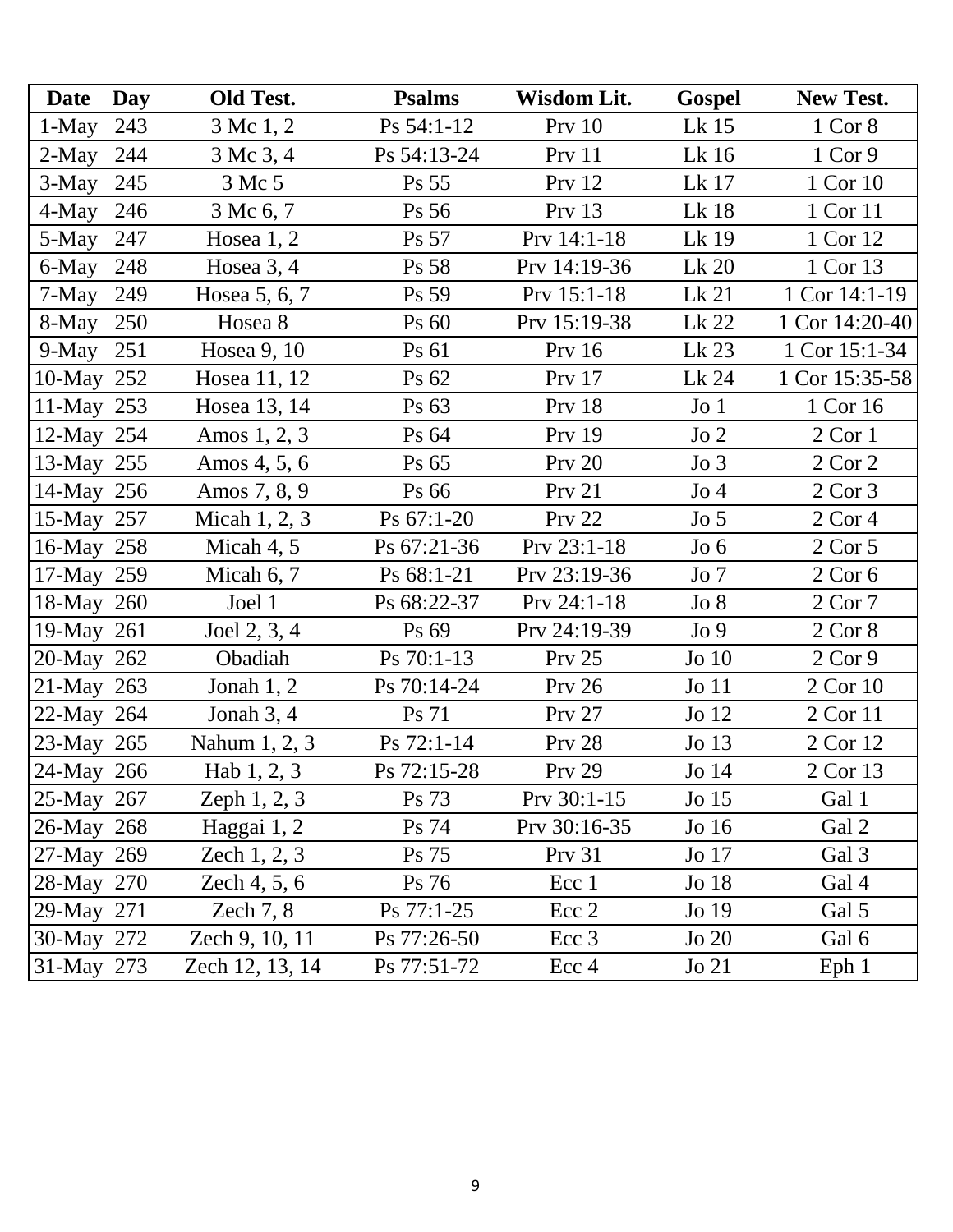| Date       | Day | Old Test.             | <b>Psalms</b> | Wisdom Lit. | <b>Gospel</b>   | New Test.        |
|------------|-----|-----------------------|---------------|-------------|-----------------|------------------|
| $1-Jun$    | 274 | Mal 1, 2, 3           | Ps 78         | Ecc 5       | Mt1             | Eph 2            |
| $2-Jun$    | 275 | Is $1, 2$             | Ps 79         | Ecc 6       | $Mt$ 2          | Eph $3$          |
| $3-Jun$    | 276 | Is $3, 4, 5$          | Ps 80         | Ecc 7       | Mt3             | Eph 4            |
| $4-Jun$    | 277 | Is $6, 7, 8$          | Ps 81         | Ecc 8       | Mt4             | Eph $5$          |
| 5-Jun      | 278 | Is $9, 10$            | Ps 82         | Ecc 9       | $Mt$ 5          | Eph 6            |
| 6-Jun      | 279 | Is 11, 12, 13         | Ps 83         | $Ecc$ 10    | Mt 6            | Php $1$          |
| $7-Jun$    | 280 | Is 14, 15, 16         | Ps 84         | Ecc 11      | $Mt$ 7          | Php $2$          |
| 8-Jun      | 281 | Is 17, 18, 19         | Ps 85         | Ecc 12      | Mt 8            | Php $3$          |
| 9-Jun      | 282 | Is 20, 21, 22         | Ps 86         | Song Sol 1  | Mt9             | Php $4$          |
| $10-J$ un  | 283 | Is 23, 24, 25         | Ps 87         | Song Sol 2  | Mt 10           | Col 1            |
| $11$ -Jun  | 284 | Is 26, 27, 28         | $Ps 88:1-24$  | Song Sol 3  | Mt 11           | Col 2            |
| $12-Jun$   | 285 | Is 29, 30, 31         | Ps 88:25-53   | Song Sol 4  | Mt 12           | Col 3            |
| $13$ -Jun  | 286 | Is $32, 33$           | Ps 89         | Song Sol 5  | Mt 13           | Col <sub>4</sub> |
| $14$ -Jun  | 287 | Is 34, 35, 36         | Ps 90         | Song Sol 6  | Mt 14           | $1$ Th $1$       |
| $15$ -Jun  | 288 | Is $37$               | Ps 91         | Song Sol 7  | Mt 15           | 1 Th 2           |
| $16$ -Jun  | 289 | Is 38, 39, 40         | Ps 92         | Song Sol 8  | Mt 16           | 1 Th 3           |
| $17 - Jun$ | 290 | Is $41, 42$           | $Ps\,93:1-15$ | Wis Sol 1   | Mt 17           | 1 Th 4           |
| $18 - Jun$ | 291 | Is $43, 44$           | Ps 93:16-23   | Wis Sol 2   | Mt 18           | 1 Th 5           |
| $19$ -Jun  | 292 | Is 45, 46, 47         | Ps 94         | Wis Sol 3   | Mt 19           | 2 Th 1           |
| $20$ -Jun  | 293 | Is $48, 49$           | Ps 95         | Wis Sol 4   | Mt 20           | 2 Th 2           |
| $21$ -Jun  | 294 | Is $50, 51$           | Ps 96         | Wis Sol 5   | Mt 21           | 2 Th 3           |
| $22$ -Jun  | 295 | Is 52, 53, 54         | Ps 97         | Wis Sol 6   | Mt 22           | $1$ Tim $1$      |
| 23-Jun     | 296 | Is 55, 56, 57         | Ps 98         | Wis Sol 7   | $Mt$ 23         | $1$ Tim $2$      |
| $24$ -Jun  | 297 | Is 58, 59             | Ps 99         | Wis Sol 8   | Mt 24           | $1$ Tim $3$      |
| $25$ -Jun  | 298 | Is $60, 61, 62$       | Ps 100        | Wis Sol 9   | Mt 25           | $1$ Tim $4$      |
| 26-Jun     | 299 | Is $63, 64$           | Ps 101:1-15   | Wis Sol 10  | Mt 26:1-35      | $1$ Tim $5$      |
| 27-Jun     | 300 | Is $65, 66$           | Ps 101:16-29  | Wis Sol 11  | Mt 26:36-75     | $1$ Tim $6$      |
| $28 - Jun$ | 301 | Jer 1                 | Ps 102:1-12   | Wis Sol 12  | Mt 27           | $2$ Tim $1$      |
| $29$ -Jun  | 302 | $\text{Jer } 2, 3, 4$ | Ps 102:13-22  | Wis Sol 13  | Mt 28           | $2$ Tim $2$      |
| 30-Jun     | 303 | Jer 5                 | Ps 103:1-18   | Wis Sol 14  | Mk <sub>1</sub> | $2$ Tim $3$      |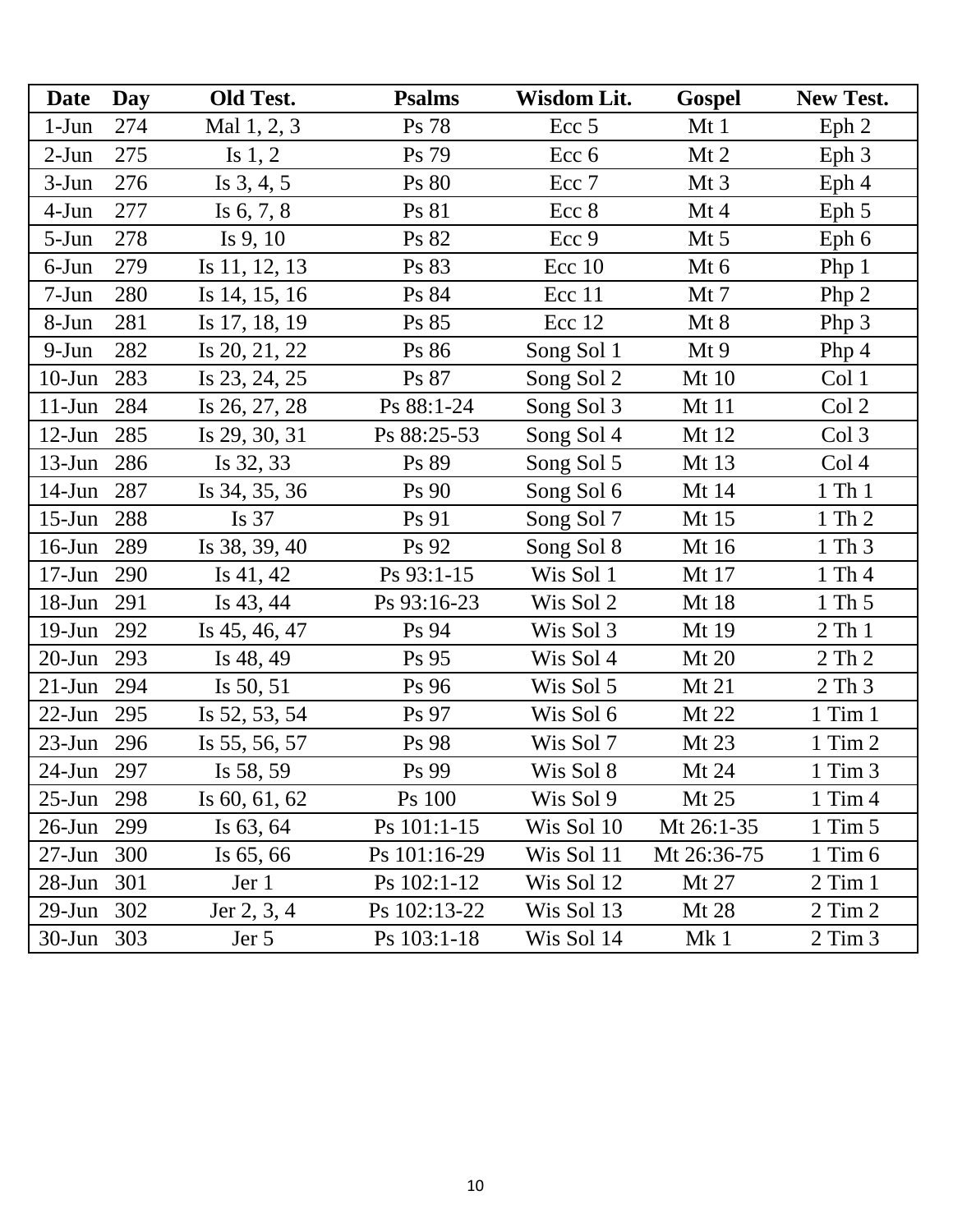| Date       | <b>Day</b> | Old Test.           | <b>Psalms</b>  | Wisdom Lit.  | Gospel          | New Test.        |
|------------|------------|---------------------|----------------|--------------|-----------------|------------------|
| $1-Ju1$    | 304        | Jer 6, 7, 8         | Ps 103:19-35   | Wis Sol 15   | Mk <sub>2</sub> | $2$ Tim $4$      |
| $2-Jul$    | 305        | Jer 9, 10           | Ps 104:1-22    | Wis Sol 16   | Mk <sub>3</sub> | Titus 1          |
| $3-Jul$    | 306        | Jer 11, 12          | Ps 104:23-45   | Wis Sol 17   | $Mk$ 4          | Titus 2          |
| $4-Jul$    | 307        | Jer 13, 14          | Ps 105:1-23    | Wis Sol 18   | Mk <sub>5</sub> | Titus 3          |
| $5-Jul$    | 308        | Jer $15$            | Ps 105:24-48   | Wis Sol 19   | $Mk$ 6          | Philemon         |
| $6$ -Jul   | 309        | Jer 16, 17          | Ps 106:1-22    | WSir 1       | $Mk$ 7          | Heb 1            |
| $7-Jul$    | 310        | Jer 18, 19, 20      | Ps 106:23-43   | WSir 2       | Mk <sub>8</sub> | Heb <sub>2</sub> |
| $8-Jul$    | 311        | Jer 21, 22          | Ps 107         | WSir 3       | Mk 9            | Heb 3            |
| $9-Jul$    | 312        | Jer 23, 24          | Ps 108:1-15    | WSir 4       | <b>Mk10</b>     | Heb 4            |
| $10-Jul$   | 313        | Jer 25, 26, 27      | Ps 108:16-31   | WSir 5       | <b>Mk11</b>     | Heb 5            |
| $11-Jul$   | 314        | Jer 28, 29          | Ps 109         | WSir 6:1-17  | <b>Mk12</b>     | Heb 6            |
| $12-Jul$   | 315        | Jer 30, 31          | Ps 110         | WSir 6:18-37 | Mk 13           | Heb <sub>7</sub> |
| $13-Jul$   | 316        | Jer 32, 33          | Ps 111         | WSir 7:1-14  | Mk 14           | Heb 8            |
| $14-Jul$   | 317        | Jer 34, 35, 36      | Ps 112         | WSir 7:15-36 | <b>Mk15</b>     | Heb 9            |
| $15$ -Jul  | 318        | Jer 37, 38          | Ps 113:1-11    | WSir 8       | Mk 16           | Heb 10           |
| $16$ -Jul  | 319        | Jer 39, 40          | Ps 113:12-26   | WSir 9       | Lk 1:1-38       | Heb 11:1-22      |
| $17-Jul$   | 320        | Jer 41, 42, 43      | Ps 114         | WSir 10      | Lk 1:39-80      | Heb 11:23-40     |
| $18-Jul$   | 321        | Jer 44              | Ps 115         | WSir 11      | Lk <sub>2</sub> | Heb 12           |
| $19-Jul$   | 322        | Jer 45, 46, 47      | Ps 116         | WSir 12      | Lk <sub>3</sub> | Heb 13           |
| $20-Jul$   | 323        | Jer 48, 49          | Ps 117:1-14    | WSir 13      | Lk4             | James 1          |
| $21-Jul$   | 324        | Jer $50$            | Ps 117:15-29   | WSir 14      | $Lk$ 5          | James 2          |
| $22-Jul$   | 325        | Jer 51              | Ps 118:1-24    | WSir 15      | $Lk$ 6          | James 3          |
| $23-Jul$   | 326        | Jer $52$            | Ps 118:25-56   | WSir 16      | $Lk$ 7          | James 4          |
| $24-Jul$   | 327        | Bar 1, 2            | Ps 118:57-80   | WSir 17      | Lk 8            | James 5          |
| $25$ -Jul  | 328        | Bar 3               | Ps 118:81-104  | WSir 18      | Lk 9            | 1 Peter 1        |
| 26-Jul     | 329        | Bar 4, 5            | Ps 118:105-128 | WSir 19      | Lk 10           | 1 Peter 2        |
| 27-Jul     | 330        | Lam $1, 2$          | Ps 118:129-152 | WSir 20      | $Lk$ 11         | 1 Peter 3        |
| 28-Jul     | 331        | Lam <sub>3</sub>    | Ps 118:153-176 | WSir 21      | Lk 12           | 1 Peter 4        |
| $29-Jul$   | 332        | Lam 4, 5            | Ps 119         | WSir 22      | Lk 13           | 1 Peter 5        |
| $30 -$ Jul | 333        | Epistle of Jeremiah | Ps 120         | WSir 23      | Lk 14           | 2 Peter 1        |
| $31$ -Jul  | 334        | Ezek 1, 2, 3        | Ps 121         | WSir 24:1-18 | $Lk$ 15         | 2 Peter 2        |